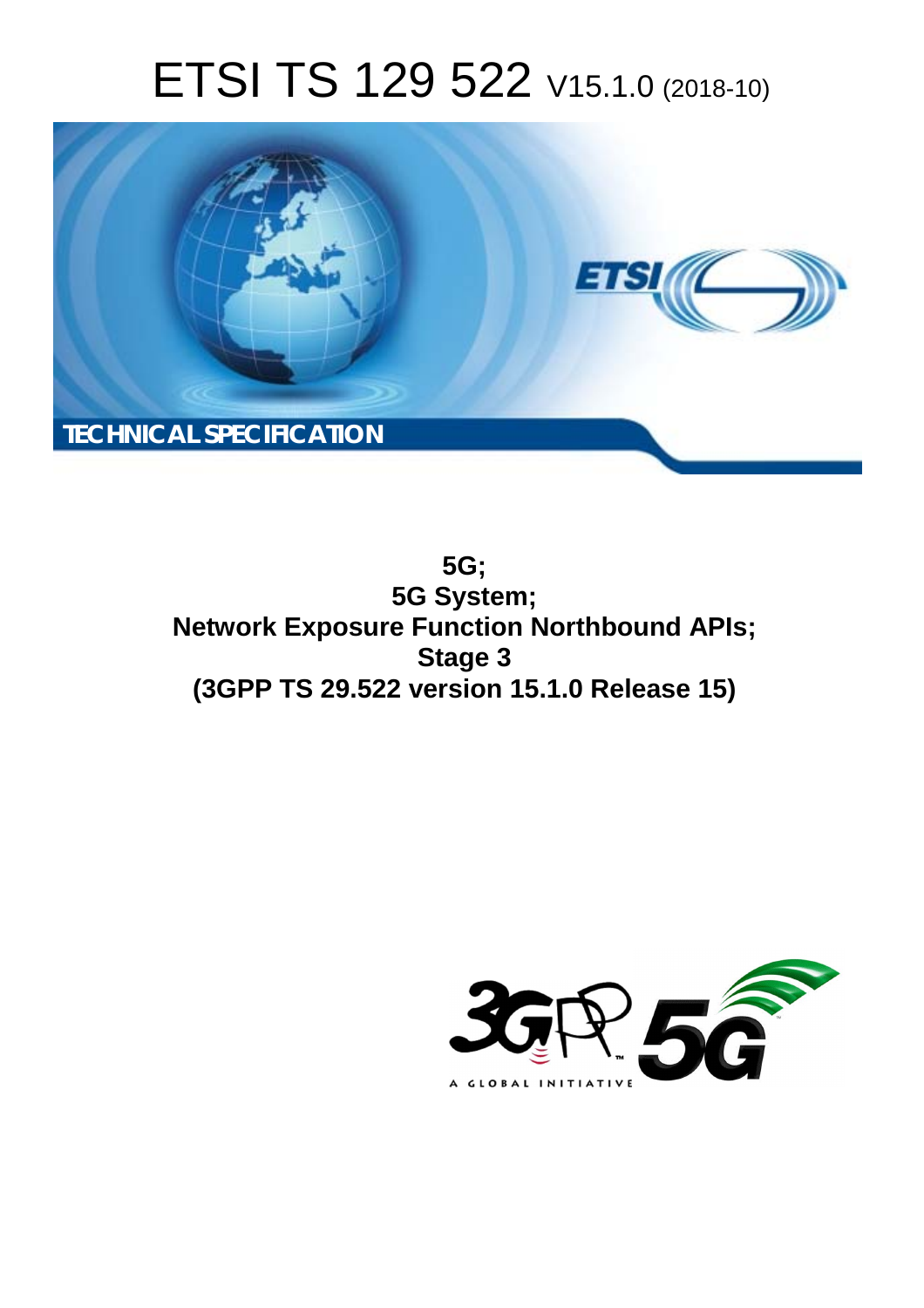Reference RTS/TSGC-0329522vf10

Keywords

 $5G$ 

#### *ETSI*

#### 650 Route des Lucioles F-06921 Sophia Antipolis Cedex - FRANCE

Tel.: +33 4 92 94 42 00 Fax: +33 4 93 65 47 16

Siret N° 348 623 562 00017 - NAF 742 C Association à but non lucratif enregistrée à la Sous-Préfecture de Grasse (06) N° 7803/88

#### *Important notice*

The present document can be downloaded from: <http://www.etsi.org/standards-search>

The present document may be made available in electronic versions and/or in print. The content of any electronic and/or print versions of the present document shall not be modified without the prior written authorization of ETSI. In case of any existing or perceived difference in contents between such versions and/or in print, the only prevailing document is the print of the Portable Document Format (PDF) version kept on a specific network drive within ETSI Secretariat.

Users of the present document should be aware that the document may be subject to revision or change of status. Information on the current status of this and other ETSI documents is available at <https://portal.etsi.org/TB/ETSIDeliverableStatus.aspx>

If you find errors in the present document, please send your comment to one of the following services: <https://portal.etsi.org/People/CommiteeSupportStaff.aspx>

#### *Copyright Notification*

No part may be reproduced or utilized in any form or by any means, electronic or mechanical, including photocopying and microfilm except as authorized by written permission of ETSI. The content of the PDF version shall not be modified without the written authorization of ETSI. The copyright and the foregoing restriction extend to reproduction in all media.

> © ETSI 2018. All rights reserved.

**DECT**TM, **PLUGTESTS**TM, **UMTS**TM and the ETSI logo are trademarks of ETSI registered for the benefit of its Members. **3GPP**TM and **LTE**TM are trademarks of ETSI registered for the benefit of its Members and of the 3GPP Organizational Partners. **oneM2M** logo is protected for the benefit of its Members.

**GSM**® and the GSM logo are trademarks registered and owned by the GSM Association.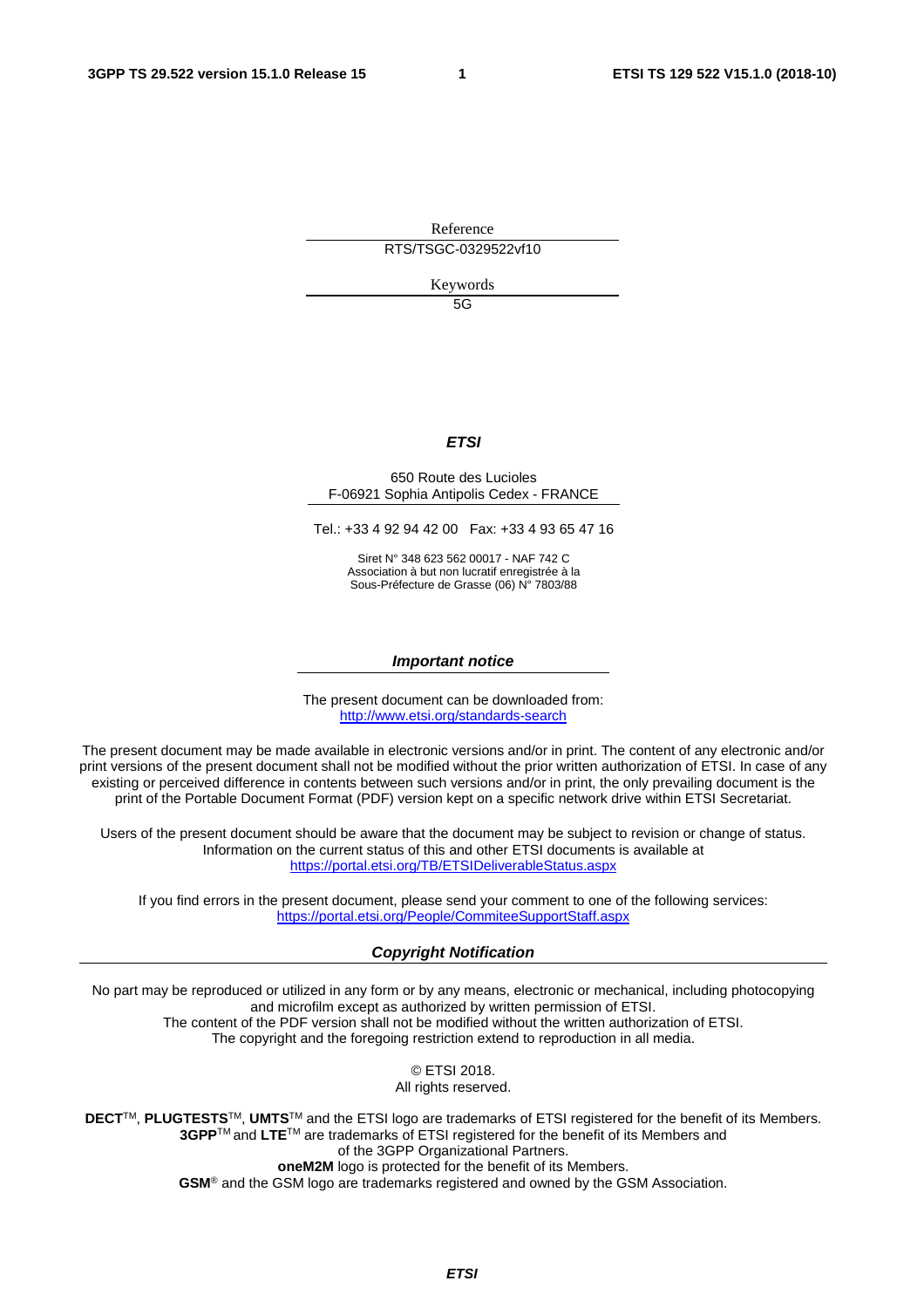# Intellectual Property Rights

#### Essential patents

IPRs essential or potentially essential to normative deliverables may have been declared to ETSI. The information pertaining to these essential IPRs, if any, is publicly available for **ETSI members and non-members**, and can be found in ETSI SR 000 314: *"Intellectual Property Rights (IPRs); Essential, or potentially Essential, IPRs notified to ETSI in respect of ETSI standards"*, which is available from the ETSI Secretariat. Latest updates are available on the ETSI Web server ([https://ipr.etsi.org/\)](https://ipr.etsi.org/).

Pursuant to the ETSI IPR Policy, no investigation, including IPR searches, has been carried out by ETSI. No guarantee can be given as to the existence of other IPRs not referenced in ETSI SR 000 314 (or the updates on the ETSI Web server) which are, or may be, or may become, essential to the present document.

#### **Trademarks**

The present document may include trademarks and/or tradenames which are asserted and/or registered by their owners. ETSI claims no ownership of these except for any which are indicated as being the property of ETSI, and conveys no right to use or reproduce any trademark and/or tradename. Mention of those trademarks in the present document does not constitute an endorsement by ETSI of products, services or organizations associated with those trademarks.

# Foreword

This Technical Specification (TS) has been produced by ETSI 3rd Generation Partnership Project (3GPP).

The present document may refer to technical specifications or reports using their 3GPP identities, UMTS identities or GSM identities. These should be interpreted as being references to the corresponding ETSI deliverables.

The cross reference between GSM, UMTS, 3GPP and ETSI identities can be found under [http://webapp.etsi.org/key/queryform.asp.](http://webapp.etsi.org/key/queryform.asp)

# Modal verbs terminology

In the present document "**shall**", "**shall not**", "**should**", "**should not**", "**may**", "**need not**", "**will**", "**will not**", "**can**" and "**cannot**" are to be interpreted as described in clause 3.2 of the [ETSI Drafting Rules](https://portal.etsi.org/Services/editHelp!/Howtostart/ETSIDraftingRules.aspx) (Verbal forms for the expression of provisions).

"**must**" and "**must not**" are **NOT** allowed in ETSI deliverables except when used in direct citation.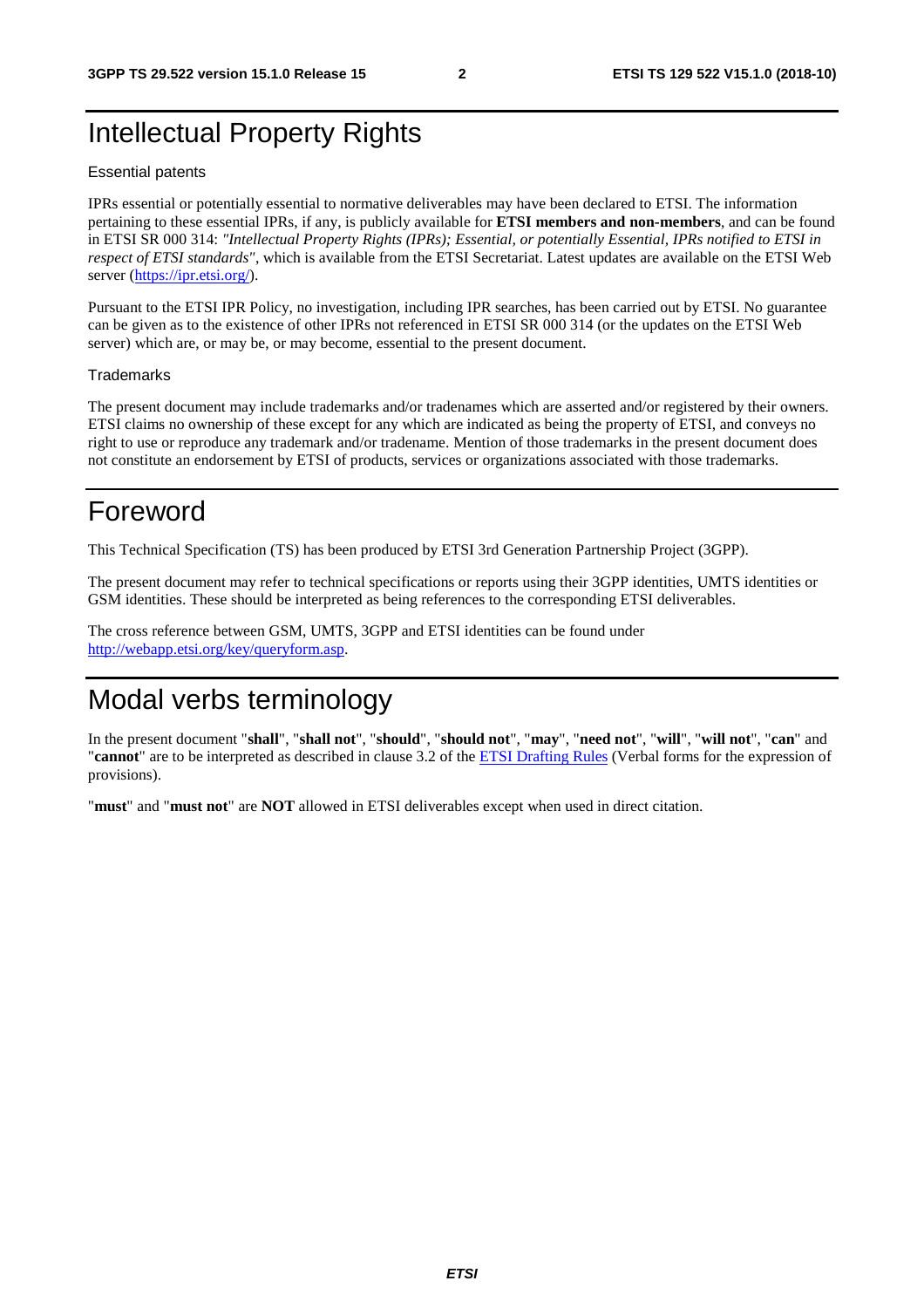ETSI TS 129 522 V15.1.0 (2018-10)

# Contents

| $\mathbf{I}$               |                                                                                        |  |
|----------------------------|----------------------------------------------------------------------------------------|--|
| 2                          |                                                                                        |  |
| 3                          |                                                                                        |  |
| 3.1<br>3.2                 |                                                                                        |  |
| 4                          |                                                                                        |  |
| 4.1                        |                                                                                        |  |
| 4.2                        |                                                                                        |  |
| 4.3<br>4.3.1               |                                                                                        |  |
| 4.3.2                      |                                                                                        |  |
| 4.4                        |                                                                                        |  |
| 4.4.1                      |                                                                                        |  |
| 4.4.2                      |                                                                                        |  |
| 4.4.3                      |                                                                                        |  |
| 4.4.4                      |                                                                                        |  |
| 4.4.5                      |                                                                                        |  |
| 4.4.6                      |                                                                                        |  |
| 4.4.7                      |                                                                                        |  |
| 4.4.7.1                    |                                                                                        |  |
| 4.4.7.2                    |                                                                                        |  |
| 4.4.7.3                    |                                                                                        |  |
| 4.4.8                      | Procedures for changing the chargeable party at session set up or during the session11 |  |
| 4.4.9                      |                                                                                        |  |
| 5                          |                                                                                        |  |
| 5.1                        |                                                                                        |  |
| 5.2                        |                                                                                        |  |
| 5.3                        |                                                                                        |  |
| 5.4                        |                                                                                        |  |
| 5.4.1                      |                                                                                        |  |
| 5.4.1.1                    |                                                                                        |  |
| 5.4.1.2                    |                                                                                        |  |
| 5.4.1.2.1                  |                                                                                        |  |
| 5.4.1.2.2                  |                                                                                        |  |
| 5.4.1.2.3                  |                                                                                        |  |
| 5.4.1.2.3.1                |                                                                                        |  |
| 5.4.1.2.3.2<br>5.4.1.2.3.3 |                                                                                        |  |
| 5.4.1.3                    |                                                                                        |  |
| 5.4.1.3.1                  |                                                                                        |  |
| 5.4.1.3.2                  |                                                                                        |  |
| 5.4.1.3.3                  |                                                                                        |  |
| 5.4.1.3.3.1                |                                                                                        |  |
| 5.4.1.3.3.2                |                                                                                        |  |
| 5.4.1.3.3.3                |                                                                                        |  |
| 5.4.1.3.3.4                |                                                                                        |  |
| 5.4.1.3.3.5                |                                                                                        |  |
| 5.4.2                      |                                                                                        |  |
| 5.4.2.1                    |                                                                                        |  |
| 5.4.2.2                    |                                                                                        |  |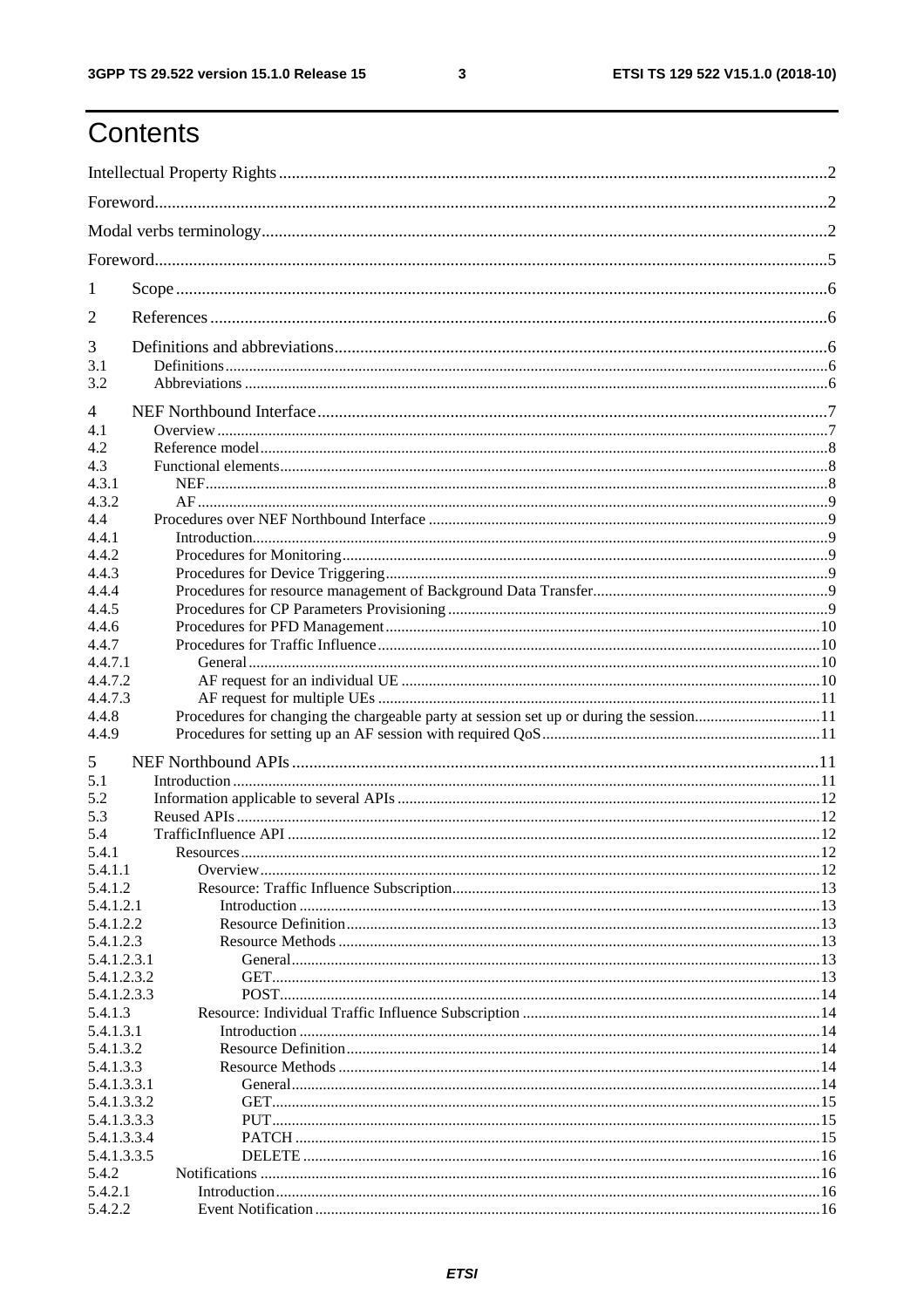#### $\overline{\mathbf{4}}$

| 5.4.2.3   |                               |  |
|-----------|-------------------------------|--|
| 5.4.2.3.1 |                               |  |
| 5.4.2.3.2 |                               |  |
| 5.4.3     |                               |  |
| 5.4.3.1   |                               |  |
| 5.4.3.2   |                               |  |
| 5.4.3.3   |                               |  |
| 5.4.3.3.1 |                               |  |
| 5.4.3.3.2 |                               |  |
| 5.4.3.3.3 |                               |  |
| 5.4.3.3.4 |                               |  |
| 5.4.3.4   |                               |  |
| 5.4.3.4.1 |                               |  |
| 5.4.3.4.2 |                               |  |
| 5.4.3.4.3 |                               |  |
| 5.4.4     |                               |  |
| 6         |                               |  |
| 7         |                               |  |
|           | <b>Annex A (normative):</b>   |  |
| A.1       |                               |  |
| A.2       |                               |  |
|           | <b>Annex B (informative):</b> |  |
|           |                               |  |
|           |                               |  |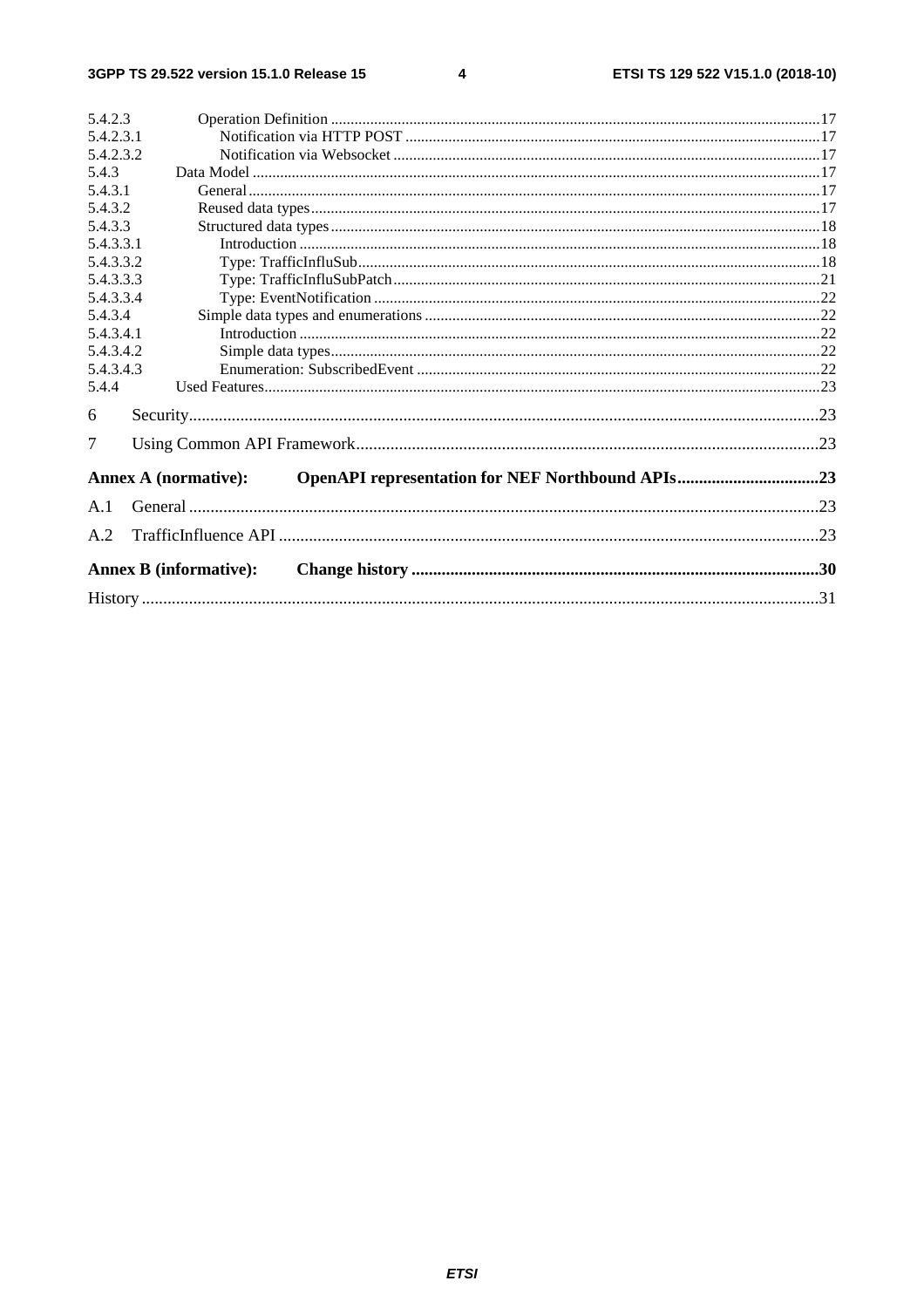# Foreword

This Technical Specification has been produced by the 3rd Generation Partnership Project (3GPP).

The contents of the present document are subject to continuing work within the TSG and may change following formal TSG approval. Should the TSG modify the contents of the present document, it will be re-released by the TSG with an identifying change of release date and an increase in version number as follows:

Version x.y.z

where:

- x the first digit:
	- 1 presented to TSG for information;
	- 2 presented to TSG for approval;
	- 3 or greater indicates TSG approved document under change control.
- y the second digit is incremented for all changes of substance, i.e. technical enhancements, corrections, updates, etc.
- z the third digit is incremented when editorial only changes have been incorporated in the document.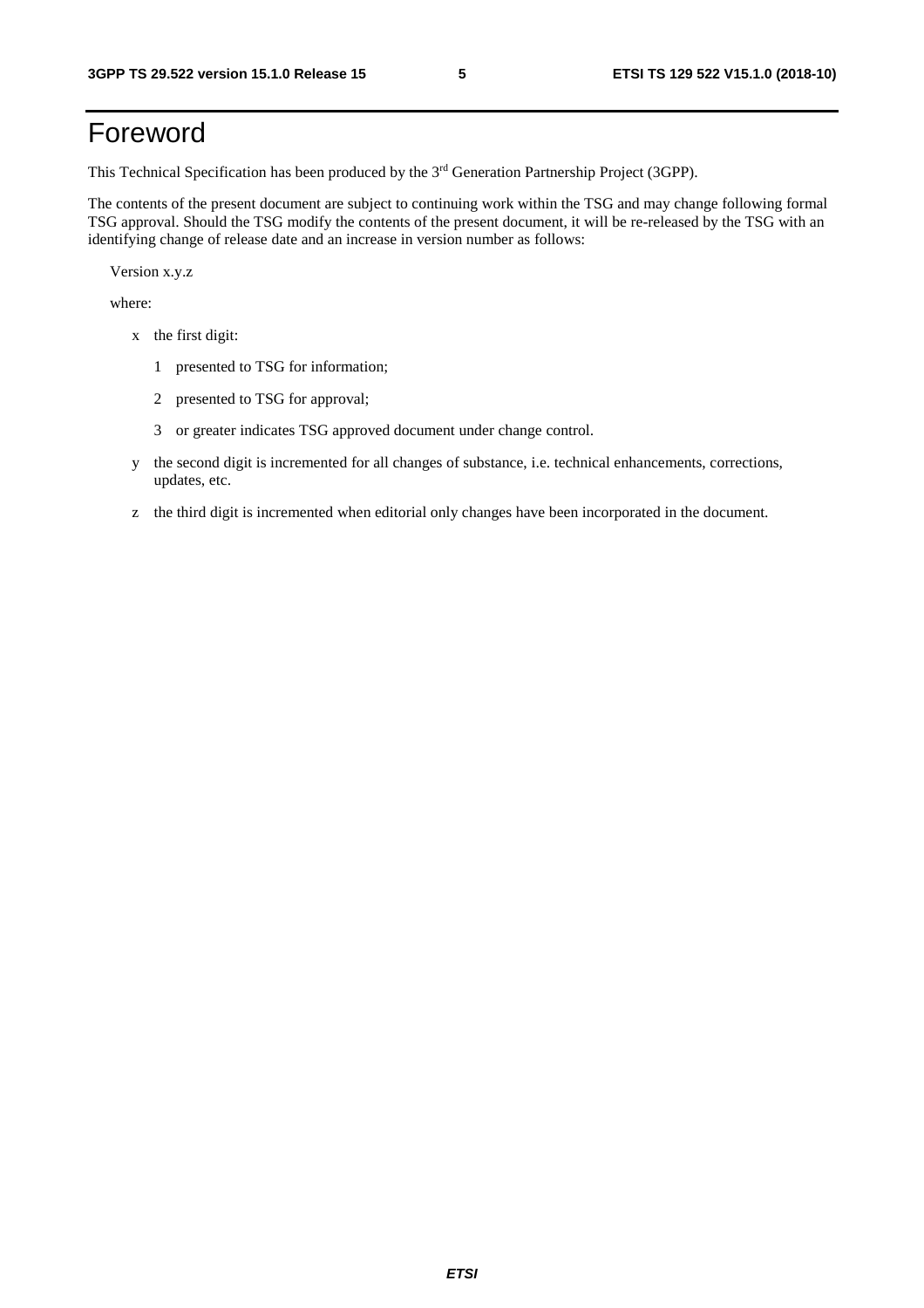# 1 Scope

The present specification describes the protocol for the NEF Northbound interface between the NEF and the AF. The NEF Northbound interface and the related stage 2 functional requirements are defined in 3GPP TS 23.502 [2].

# 2 References

The following documents contain provisions which, through reference in this text, constitute provisions of the present document.

- References are either specific (identified by date of publication, edition number, version number, etc.) or non-specific.
- For a specific reference, subsequent revisions do not apply.
- For a non-specific reference, the latest version applies. In the case of a reference to a 3GPP document (including a GSM document), a non-specific reference implicitly refers to the latest version of that document *in the same Release as the present document*.
- [1] 3GPP TR 21.905: "Vocabulary for 3GPP Specifications".
- [2] 3GPP TS 23.502: "Procedures for the 5G system".
- [3] 3GPP TS 23.501: "System Architecture for the 5G".
- [4] 3GPP TS 29.122: "T8 reference point for northbound Application Programming Interfaces (APIs)".
- [5] Open API Initiative, "OpenAPI 3.0.0 Specification", [https://github.com/OAI/OpenAPI-](https://github.com/OAI/OpenAPI-Specification/blob/master/versions/3.0.0.md)[Specification/blob/master/versions/3.0.0.md](https://github.com/OAI/OpenAPI-Specification/blob/master/versions/3.0.0.md).
- [6] 3GPP TS 33.501: "Security architecture and procedures for 5G System".
- [7] 3GPP TS 29.514: "5G System; Policy Authorization Service; Stage 3".
- [8] 3GPP TS 29.571: "5G System; Common Data Types for Service Based Interfaces; Stage 3".
- [9] 3GPP TS 29.521: "5G System; Binding Support Management Service; Stage 3".
- [10] 3GPP TS 29.505: "5G System; Usage of the Unified Data Repository services for Subscription Data; Stage 3".
- [11] 3GPP TS 23.222: "Common API Framework for 3GPP Northbound APIs; Stage 2".
- [12] 3GPP TS 29.222: "Common API Framework for 3GPP Northbound APIs; Stage 3".

# 3 Definitions and abbreviations

### 3.1 Definitions

For the purposes of the present document, the terms and definitions given in 3GPP TR 21.905 [1] and the following apply. A term defined in the present document takes precedence over the definition of the same term, if any, in 3GPP TR 21.905 [1].

# 3.2 Abbreviations

For the purposes of the present document, the abbreviations given in 3GPP TR 21.905 [1] and the following apply. An abbreviation defined in the present document takes precedence over the definition of the same abbreviation, if any, in 3GPP TR 21.905 [1].

| AF         | <b>Application Function</b>     |
|------------|---------------------------------|
| <b>BDT</b> | <b>Background Data Transfer</b> |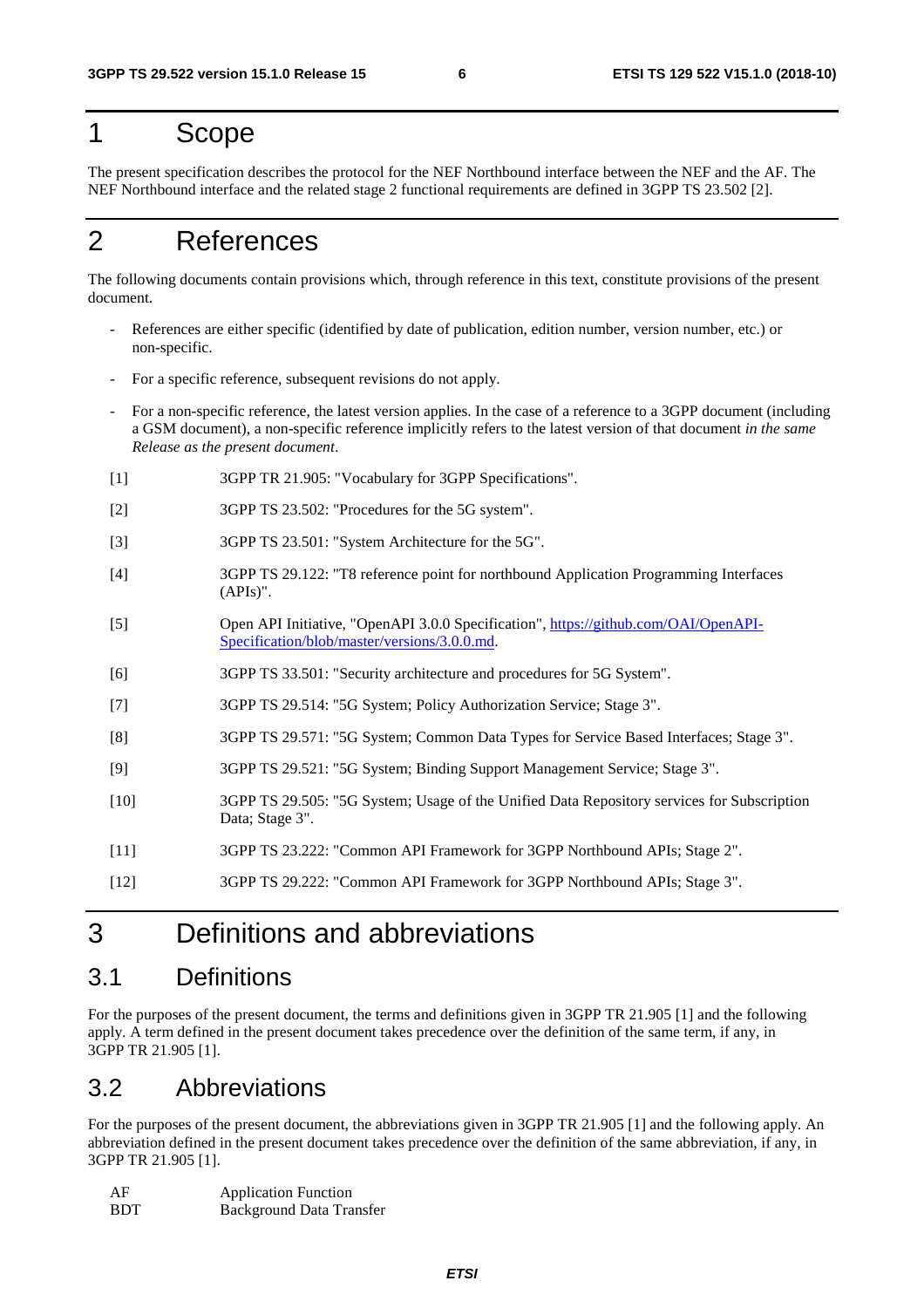| <b>CAPIF</b> | Common API Framework                                  |
|--------------|-------------------------------------------------------|
| CP           | <b>Communication Pattern</b>                          |
| DN           | Data Network                                          |
| <b>DNAI</b>  | DN Access Identifier                                  |
| <b>DNN</b>   | Data Network Name                                     |
| <b>GPSI</b>  | Generic Public Subscription Identifier                |
| <b>NEF</b>   | <b>Network Exposure Function</b>                      |
| <b>PCF</b>   | <b>Policy Control Function</b>                        |
| <b>PCRF</b>  | Policy and Charging Rule Function                     |
| <b>PFD</b>   | Packet Flow Description                               |
| <b>PFDF</b>  | Packet Flow Description Function                      |
| <b>REST</b>  | Representational State Transfer                       |
| <b>SCEF</b>  | <b>Service Capability Exposure Function</b>           |
| S-NSSAI      | Single Network Slice Selection Assistance Information |
| <b>UDR</b>   | Unified Data Repository                               |
| UP           | User Plane                                            |
|              |                                                       |

# 4 NEF Northbound Interface

### 4.1 Overview

The NEF Northbound interface is between the NEF and the AF. It specifies RESTful APIs that allow the AF to access the services and capabilities provided by 3GPP network entities and securely exposed by the NEF.

This document also specifies the procedures triggered at the NEF by API requests from the AF and by event notifications received from 3GPP network entities.

The stage 2 level requirements and signalling flows for the NEF Northbound interface are defined in 3GPP TS 23.502 [2].

The NEF Northbound interface supports the following procedures:

- Procedures for Monitoring
- Procedures for Device Triggering
- Procedures for resource management of Background Data Transfer
- Procedures for CP Parameters Provisioning
- Procedures for PFD Management
- Procedures for Traffic Influence
- Procedures for changing the chargeable party at session set up or during the session
- Procedures for setting up an AF session with required QoS

Which correspond to the following services respectively, supported by the NEF as defined in 3GPP TS 23.502 [2]:

- Nnef\_EventExposure service
- Nnef\_Trigger service
- Nnef\_BDTPNegotiation service
- Nnef ParameterProvision service
- Nnef\_PFDManagement service
- Nnef\_TrafficInfluence service
- Nnef\_ChargeableParty service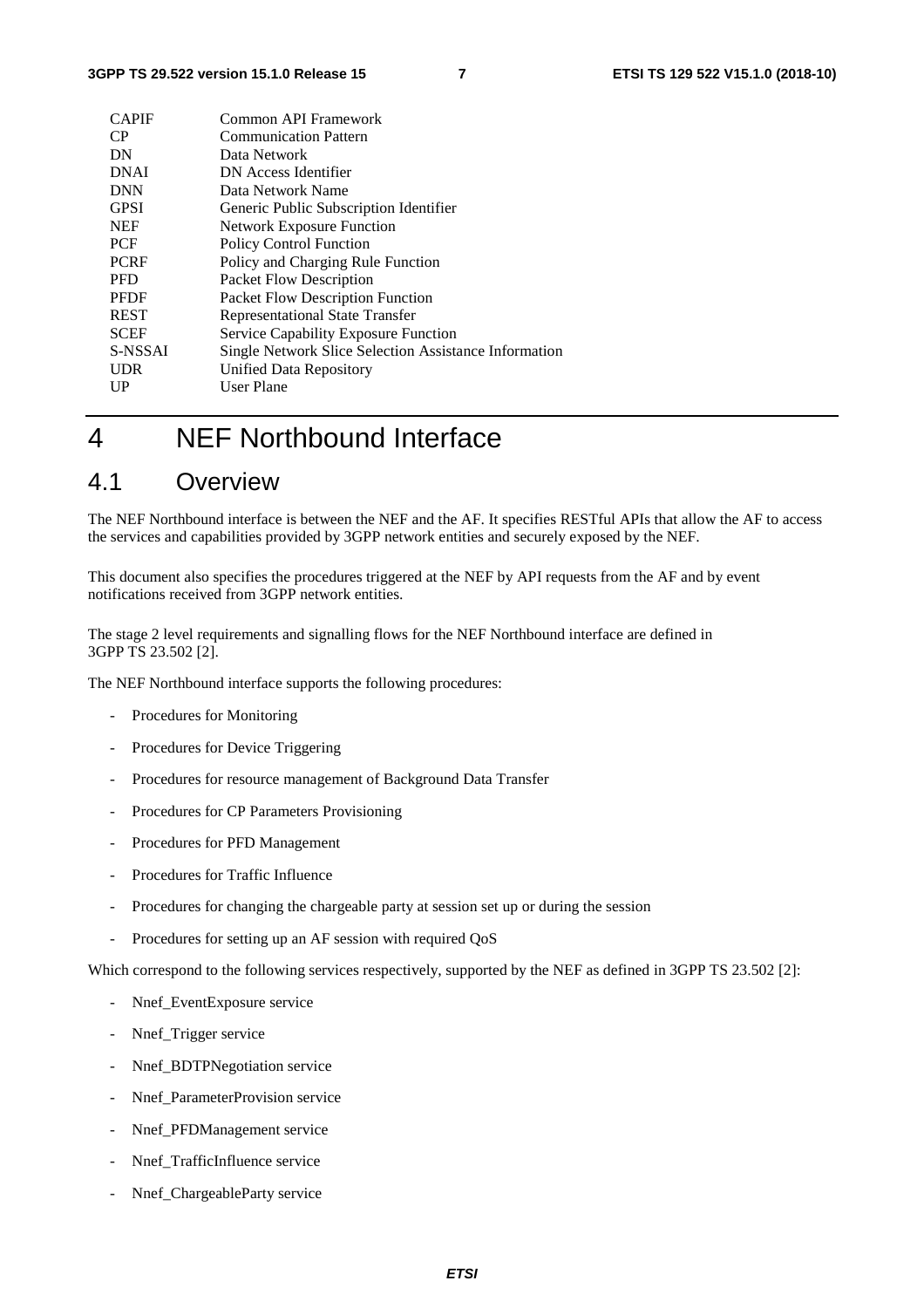- Nnef AFsessionWithQoS service

NOTE: For Nnef\_PFDManagement service, only the Nnef\_PFDManagement\_Create/Update/Delete service operations are applicable for the NEF Northbound interface.

### 4.2 Reference model

The NEF Northbound interface resides between the NEF and the AF as depicted in figure 4.2.1. The overall NEF architecture is depicted in 3GPP TS 23.502 [2]. An AF can get services from multiple NEFs, and an NEF can provide service to multiple AFs.

NOTE: The AF can be provided by the third party.



#### **Figure 4.2-1: Reference Architecture for the Nnef Service; SBI representation**



#### **Figure 4.2-2: Reference Architecture for the Nnef Service; reference point representation**

# 4.3 Functional elements

### 4.3.1 NEF

The Network Exposure Function (NEF) is a functional element that supports the following functionalities:

- The NEF shall securely expose network capabilities and events provided by 3GPP NFs to AF.
- The NEF shall provide a means for the AF to securely provide information to 3GPP network and may authenticate, authorize and assist in throttling the AF.
- The NEF shall be able to translate the information received from the AF to the one sent to internal 3GPP NFs, and vice versa.
- The NEF shall support to expose information (collected from other 3GPP NFs) to the AF.
- The NEF may support a PFD Function which allows the AF to provision PFD(s) and may store and retrieve PFD(s) in the UDR. The NEF further provisions PFD(s) to the SMF.

A specific NEF instance may support one or more of the functionalities described above and consequently an individual NEF may support a subset of the APIs specified for capability exposure.

NOTE: The NEF can access the UDR located in the same PLMN as the NEF.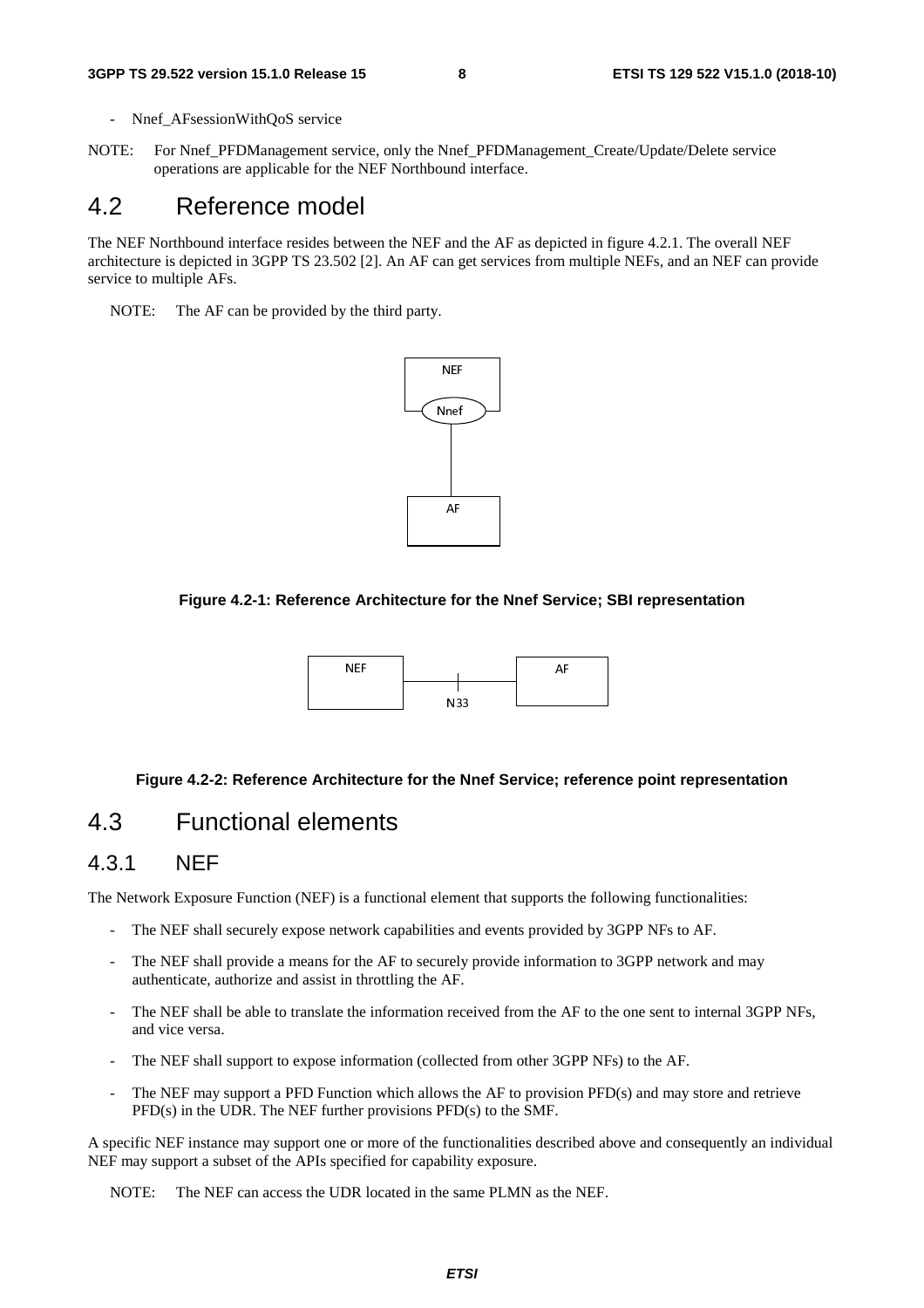### 4.3.2 AF

The Application Function (AF) may interact with the 3GPP Core Network via the NEF in order to access network capabilities.

# 4.4 Procedures over NEF Northbound Interface

### 4.4.1 Introduction

All procedures that operate across the NEF Northbound interface, as specified in 3GPP TS 23.502 [2], are specified in the following subclauses.

# 4.4.2 Procedures for Monitoring

The procedures for monitoring as described in subclause 4.4.2 of 3GPP TS 29.122 [4] shall be applicable in 5GS with the following differences:

- description of the SCS/AS applies to the AF;
- description of the SCEF applies to the NEF;
- description of the HSS applies to the UDM, and the NEF shall interact with the UDM by using Nudm\_EventExposure service;
- description of the MME/SGSN applies to the AMF, and the NEF shall interact with the AMF by using Namf\_EventExposure service;
- description about the PCRF is not applicable.

### 4.4.3 Procedures for Device Triggering

The procedures for device triggering as described in subclause 4.4.6 of 3GPP TS 29.122 [4] shall be applicable in 5G with the following differences:

- description of the SCS/AS applies to the AF;
- description of the SCEF applies to the NEF;
- description of the HSS applies to the UDM;
- the NEF shall interact with the UDM by using the Nudm\_SDM service and the Nudm\_UECM service; and
- the NEF acts as MTC-IWF.

### 4.4.4 Procedures for resource management of Background Data Transfer

The procedures for resource management of Background Data Transfer (BDT) in 5GS are described in subclause 4.4.3 3GPP TS 29.122 [4] with the following differences:

- description of the SCS/AS applies to the AF;
- description of the SCEF applies to the NEF;
- description of the PCRF applies to the PCF; and
- the NEF shall interact with the PCF by using Npcf\_BDTPolicyControl service.

### 4.4.5 Procedures for CP Parameters Provisioning

The procedures for CP parameters provisioning as described in subclause 4.4.9 of 3GPP TS 29.122 [4] shall be applicable in 5G with the following differences:

- description of the SCS/AS applies to the AF;
- description of the SCEF applies to the NEF;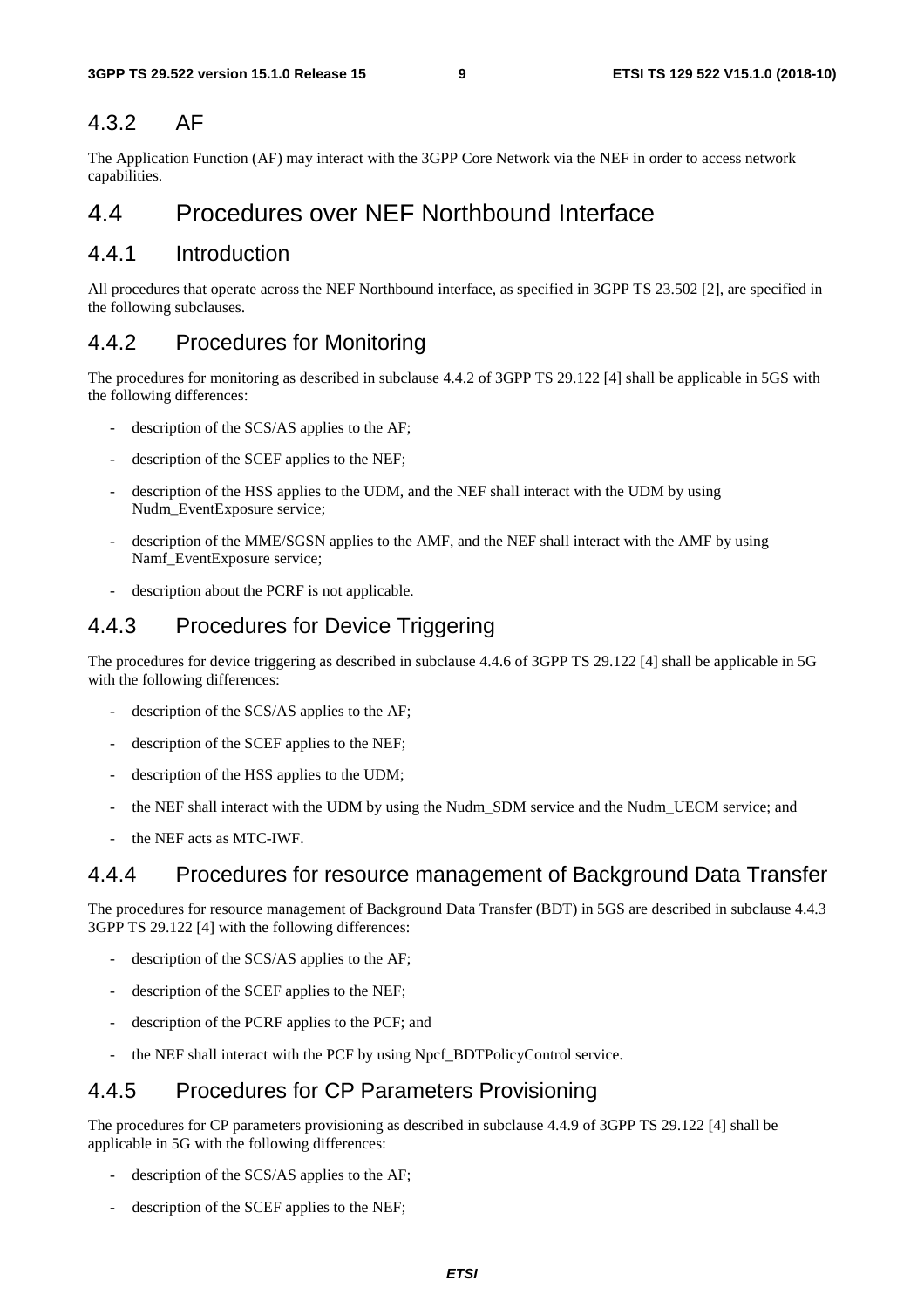- description of the HSS applies to the UDM;
- the NEF shall interact with the UDM by using Nudm\_ParameterProvision service.

### 4.4.6 Procedures for PFD Management

The procedures for PFD management as described in subclause 4.4.10 of 3GPP TS 29.122 [4] shall be applicable for 5GS with the following differences:

- description of the SCS/AS applies to the AF;
- description of the SCEF applies to the NEF; and
- the NEF (PFDF) shall interact with the UDR for PFD management by using Nudr\_DataRepository service. The PFDF is functionality within the NEF.

### 4.4.7 Procedures for Traffic Influence

#### 4.4.7.1 General

In order to create a resource for the Traffic Influence, the AF shall send an HTTP POST message to the NEF to the resource "Traffic Influence Subscription", the body of the HTTP POST message may include the AF Service Identifier, external Group Identifier, external Identifier, anyUE Indication, the UE IP address, GPSI, DNN, S-NSSAI, Application Identifier or traffic filtering information, Subscribed Event, Notification destination address, a list of geographic zone identifier(s), AF Transaction Identifier, a list of DNAI(s), routing profile ID(s) or N6 traffic routing information, Indication of application relocation possibility, type of notifications, Temporal and spatial validity conditions. The Notification destination address shall be included if the Subscribed Event is included in the HTTP request message.

In order to update an existing traffic influence subscription, the AF shall send an HTTP PUT or PATCH message to the resource "Individual Traffic Influence Subscription" requesting to change the traffic influence parameters.

In order to delete an existing traffic influence subscription, the AF shall send an HTTP DELETE message to the NEF to the resource "Individual Traffic Influence Subscription".

Upon receipt of the HTTP request from the AF, if the AF is authorized, the NEF shall perform the mapping as described in 3GPP TS 23.501 [3], and then perform as described in subclause 4.4.7.2 if the request is for an individual UE or perform as described in subclause 4.4.7.3 if the request is for multiple UEs.

If the NEF receives a UP management event notification from the PCF or the SMF indicating the subscribed event is detected, the NEF shall send an HTTP POST message including the notified event (e.g. a DNAI has changed) to the AF. The AF shall respond with an HTTP response to confirm the notification destination received during creation of the subscription.

#### 4.4.7.2 AF request for an individual UE

Upon receipt of the above AF request which is for an individual UE, the NEF may interact with the BSF to retrieve the related PCF information by invoking the Nbsf\_Management\_Discovery service operation as described in 3GPP TS 29.521 [9], if the NEF receives an error code from the BSF, the NEF shall not create, update or delete the resource and shall respond to the SCS/AS with a status code set to 500 Internal Server Error.

After receiving a successful response from the BSF, the NEF shall interact with the PCF by invoking the Npcf PolicyAuthorization service as described in 3GPP TS 29.514 [7]. After receiving a successful response from the PCF, the NEF shall,

- for the HTTP POST request, create a resource "Individual Traffic Influence Subscription" which represents the traffic influence subscription, addressed by a URI that contains the AF Identifier and an NEF-created subscription identifier, and shall respond to the AF with a 201 Created status code, including a Location header field containing the URI for the created resource. The AF shall use the URI received in the Location header in subsequent requests to the NEF to refer to this traffic influence subscription.
- for the HTTP PUT or PATCH request, update a resource "Individual Traffic Influence Subscription" which represents the traffic influence subscription, and shall responds to the AF with a 200 OK status code.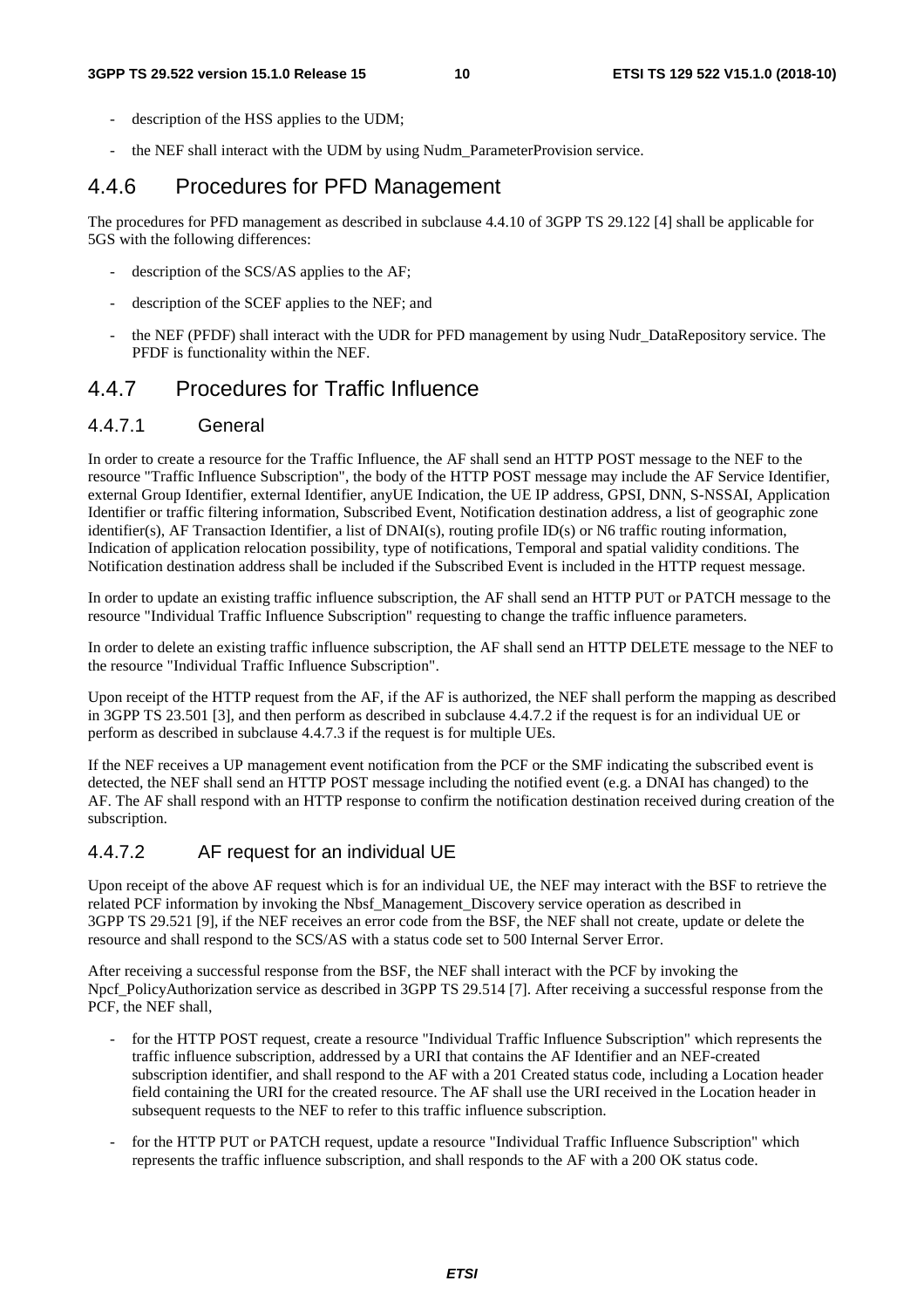for the HTTP DELETE request, remove all properties of the resource and delete the corresponding active resource "Individual Traffic Influence Subscription" which represents the traffic influence subscription, then shall responds to the AF with a 204 No Content status code.

If the NEF receives a response with an error code from the PCF, the NEF shall not create, update or delete the resource and shall respond to the SCS/AS with a status code set to 500 Internal Server Error.

#### 4.4.7.3 AF request for multiple UEs

Upon receipt of the AF request, if the request is for a group of UEs or any UE, the NEF may interact with the UDR by invoking the Nudr\_DataRepository service as described in 3GPP TS 29.505 [10], if the NEF receives an error code from the UDR, the NEF shall not create, update or delete the resource and shall respond to the SCS/AS with a status code set to 500 Internal Server Error.

After receiving a successful response from the UDR, the NEF shall,

- for the HTTP POST request, create a resource "Individual Traffic Influence Subscription" which represents the traffic influence subscription, addressed by a URI that contains the AF Identifier and an NEF-created subscription identifier, and shall respond to the AF with a 201 Created status code, including a Location header field containing the URI for the created resource. The AF shall use the URI received in the Location header in subsequent requests to the NEF to refer to this traffic influence subscription.
- for the HTTP PUT or PATCH request, update a resource "Individual Traffic Influence Subscription" which represents the traffic influence subscription, and shall responds to the AF with a 200 OK status code.
- for the HTTP DELETE request, delete the corresponding active resource "Individual Traffic Influence Subscription" which represents the traffic influence subscription, and shall responds to the AF with a 204 No Content status code.

### 4.4.8 Procedures for changing the chargeable party at session set up or during the session

The procedures for changing the chargeable party at session set up or during the session in 5GS are described in subclause 4.4.4 of 3GPP TS 29.122 [4] with the following differences:

- description of the SCS/AS applies to the AF;
- description of the SCEF applies to the NEF;
- description of the PCRF applies to the PCF; and
- the NEF shall interact with the PCF by using Npcf\_PolicyAuthorization service.

# 4.4.9 Procedures for setting up an AF session with required QoS

The procedures for setting up an AF session with required QoS in 5GS are described in subclause 4.4.13 of 3GPP TS 29.122 [4] with the following differences:

- description of the SCS/AS applies to the AF;
- description of the SCEF applies to the NEF;
- description of the PCRF applies to the PCF; and
- the NEF shall interact with the PCF by using Npcf\_PolicyAuthorization service.

# 5 NEF Northbound APIs

### 5.1 Introduction

The NEF Northbound APIs are a set of APIs defining the related procedures and resources for the interaction between the NEF and the AF.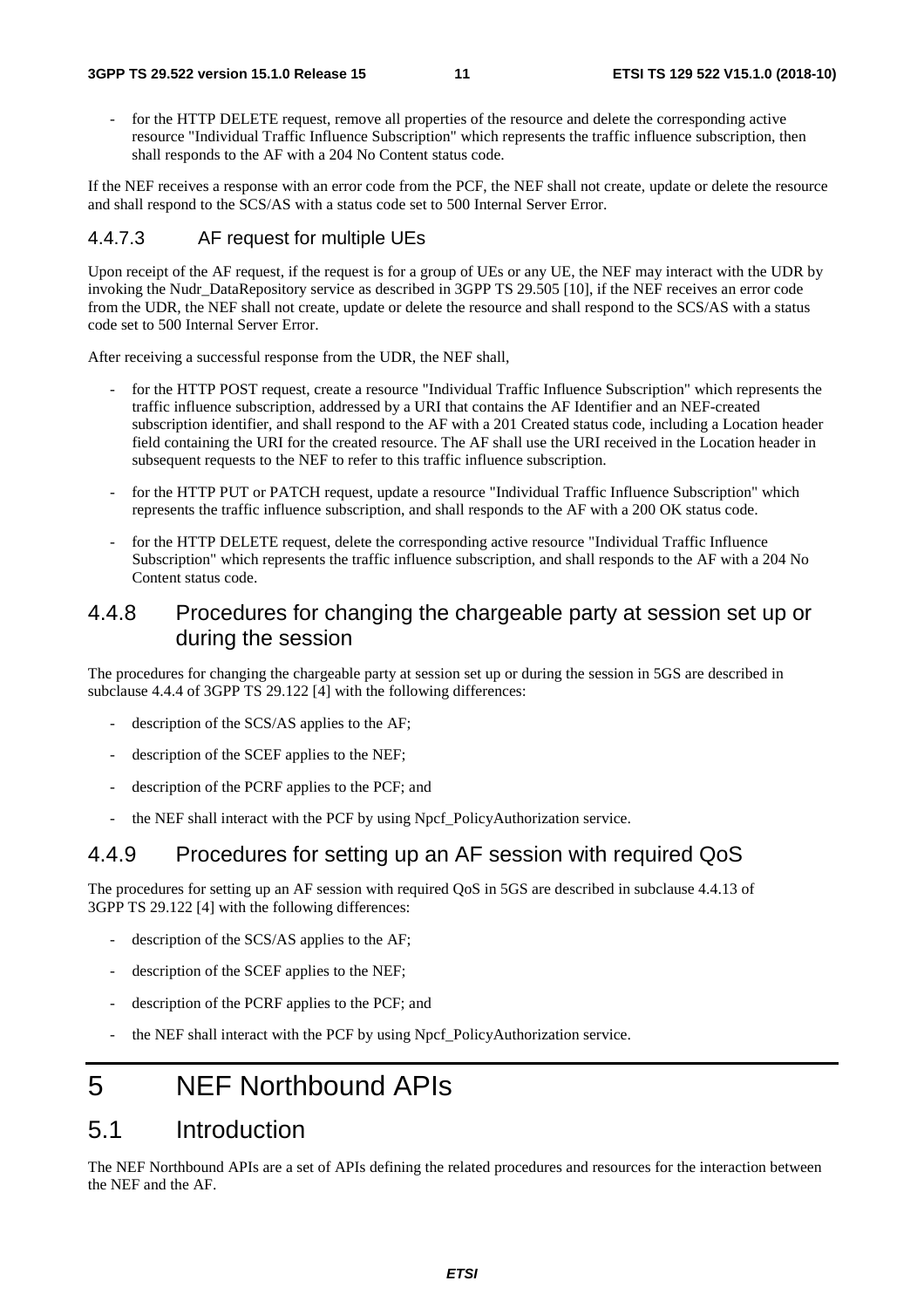# 5.2 Information applicable to several APIs

The usage of HTTP and content type, as specified in subclauses 5.2.2 and 5.2.3 of 3GPP TS 29.122 [4] respectively, shall be applicable for NEF Northbound APIs.

The notification, error handling, feature negotiation, HTTP custom headers as specified in subclauses 5.2.5, 5.2.6, 5.2.7, 5.2.8 of 3GPP TS 29.122 [4] respectively, shall be applicable for NEF Northbound APIs except that the SCEF is replaced by the NEF and the SCS/AS by the AF.

The conventions for Open API specification files as specified in subclause 5.2.10 of 3GPP TS 29.122 [4] shall be applicable for NEF Northbound APIs.

# 5.3 Reused APIs

This subclause describes the northbound APIs which are applicable for both EPS and 5GS.

#### **Table 5.3.1-1: Reused APIs applicable for both EPS and 5GS**

| <b>API Name</b>         | <b>Differences</b>                                                                                               |
|-------------------------|------------------------------------------------------------------------------------------------------------------|
| ResourceManagementOfBdt |                                                                                                                  |
| PfdManagement           |                                                                                                                  |
| MonitoringEvent         |                                                                                                                  |
| DeviceTriggering        |                                                                                                                  |
| CpProvisioning          | The "ExpectedUMT_5G" feature as described in subclause 5.11.4 of<br>3GPP TS 29.122 [4] shall be supported in 5G. |
| ChargeableParty         |                                                                                                                  |
| AsSessionWithQoS        |                                                                                                                  |

# 5.4 TrafficInfluence API

#### 5.4.1 Resources

#### 5.4.1.1 Overview

This subclause describes the structure for the Resource URIs as shown in figure 5.4.1.1-1 and the resources and HTTP methods used for the TrafficInfluence API.



#### **Figure 5.4.1.1-1: Resource URI structure of the TrafficInfluence API**

Table 5.4.1.1-1 provides an overview of the resources and HTTP methods applicable for the TrafficInfluence API.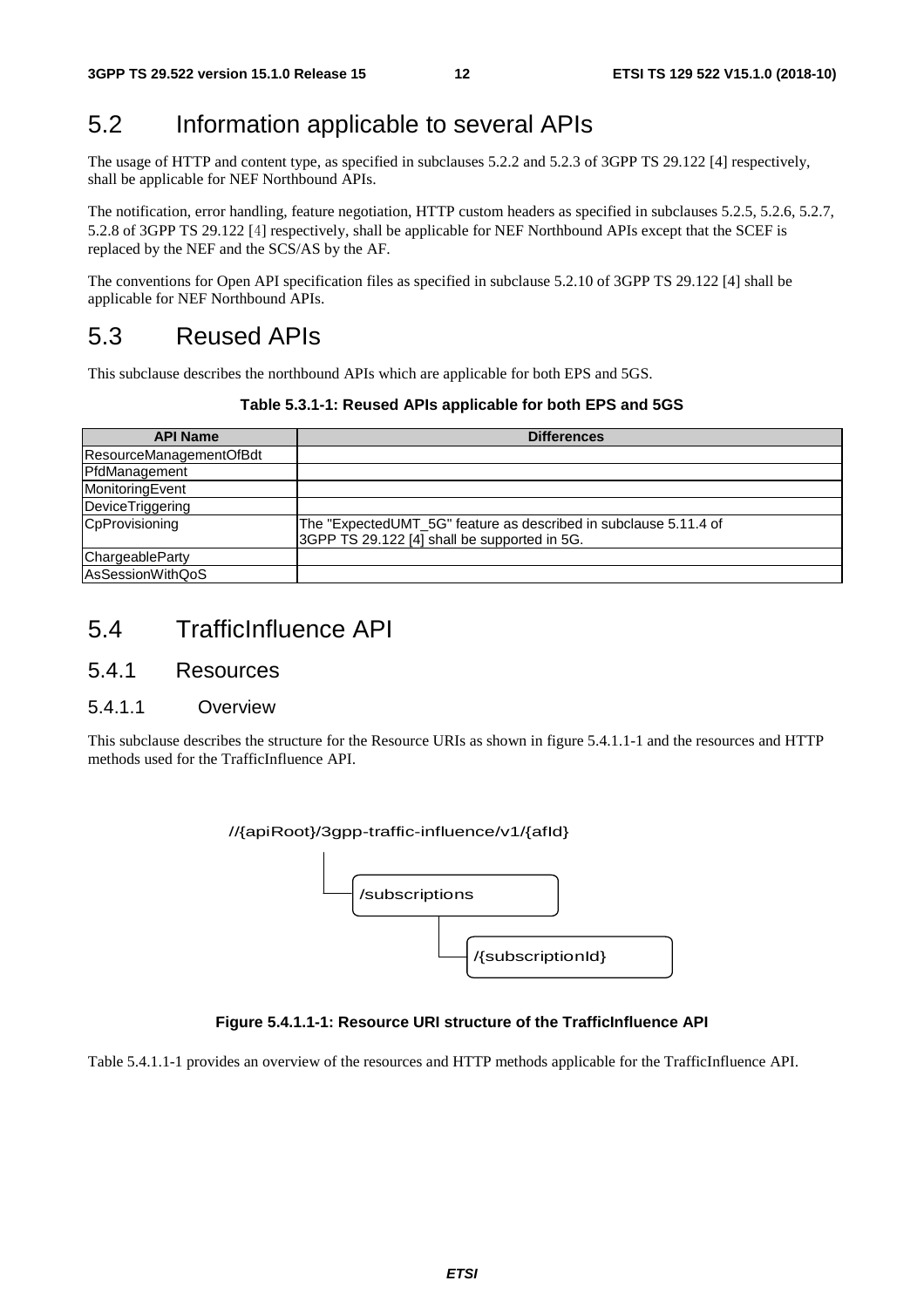| <b>Resource name</b>                  | <b>Resource URI</b>                                    | <b>HTTP</b> method | <b>Description</b>                                                                      |
|---------------------------------------|--------------------------------------------------------|--------------------|-----------------------------------------------------------------------------------------|
| <b>Traffic Influence Subscription</b> | 3gpp-traffic-                                          | IGET               | Read all subscriptions for a<br>given AF                                                |
|                                       | Influence/v1/{afld}/subscriptions                      | <b>POST</b>        | Create a new subscription to<br>traffic influence                                       |
|                                       |                                                        | <b>IGET</b>        | Read the subscription to the<br>traffic influence                                       |
| Individual Traffic Influence          | 3qpp-traffic-                                          | <b>PUT</b>         | Modify all of the properties of<br>an existing subscription to an<br>traffic influence  |
| Subscription                          | Influence/v1/{afld}/subscriptions/{s<br>ubscriptionId} | <b>PATCH</b>       | Modify part of the properties of<br>an existing subscription to an<br>traffic influence |
|                                       |                                                        | <b>DELETE</b>      | Delete the subscription to the<br>traffic influence                                     |

#### **Table 5.4.1.1-1: Resources and methods overview**

#### 5.4.1.2 Resource: Traffic Influence Subscription

#### 5.4.1.2.1 Introduction

This resource allows a AF to read all active traffic influence subscribtions for the given AF.

#### 5.4.1.2.2 Resource Definition

#### Resource URI: **{apiRoot}/3gpp-traffic-influence/v1/{afId}/subscriptions**

This resource shall support the resource URI variables defined in table 5.4.1.2.2-1.

#### **Table 5.4.1.2.2-1: Resource URI variables for this resource**

| Name    | <b>Definition</b>                           |  |  |  |  |  |
|---------|---------------------------------------------|--|--|--|--|--|
| apiRoot | Subclause 5.2.4 of 3GPP TS 29.1<br>122 [4]. |  |  |  |  |  |
| afld    | <b>I</b> Identifier of the AF.              |  |  |  |  |  |

#### 5.4.1.2.3 Resource Methods

5.4.1.2.3.1 General

The following subclauses specify the resource methods supported by the resource as described in subclause 5.4.1.2.3.

#### 5.4.1.2.3.2 GET

The GET method allows to read all active subscriptions for a given AF. The AF shall initiate the HTTP GET request message and the NEF shall respond to the message.

This method shall support the URI query parameters specified in table 5.4.1.2.3.2-1.

#### **Table 5.4.1.2.3.2-1: URI query parameters supported by the GET method on this resource**

| <b>Name</b> | Data type | ^ardinaliŧv<br>ananty | Description |
|-------------|-----------|-----------------------|-------------|
| N/A         |           |                       |             |

This method shall support the request data structures specified in table 5.4.1.2.3.2-2 and the response data structures and response codes specified in table 5.4.1.2.3.2-3.

#### **Table 5.4.1.2.3.2-2: Data structures supported by the GET Request Body on this resource**

| Data type | Cardinality | <b>Description</b> |
|-----------|-------------|--------------------|
| N/A       |             |                    |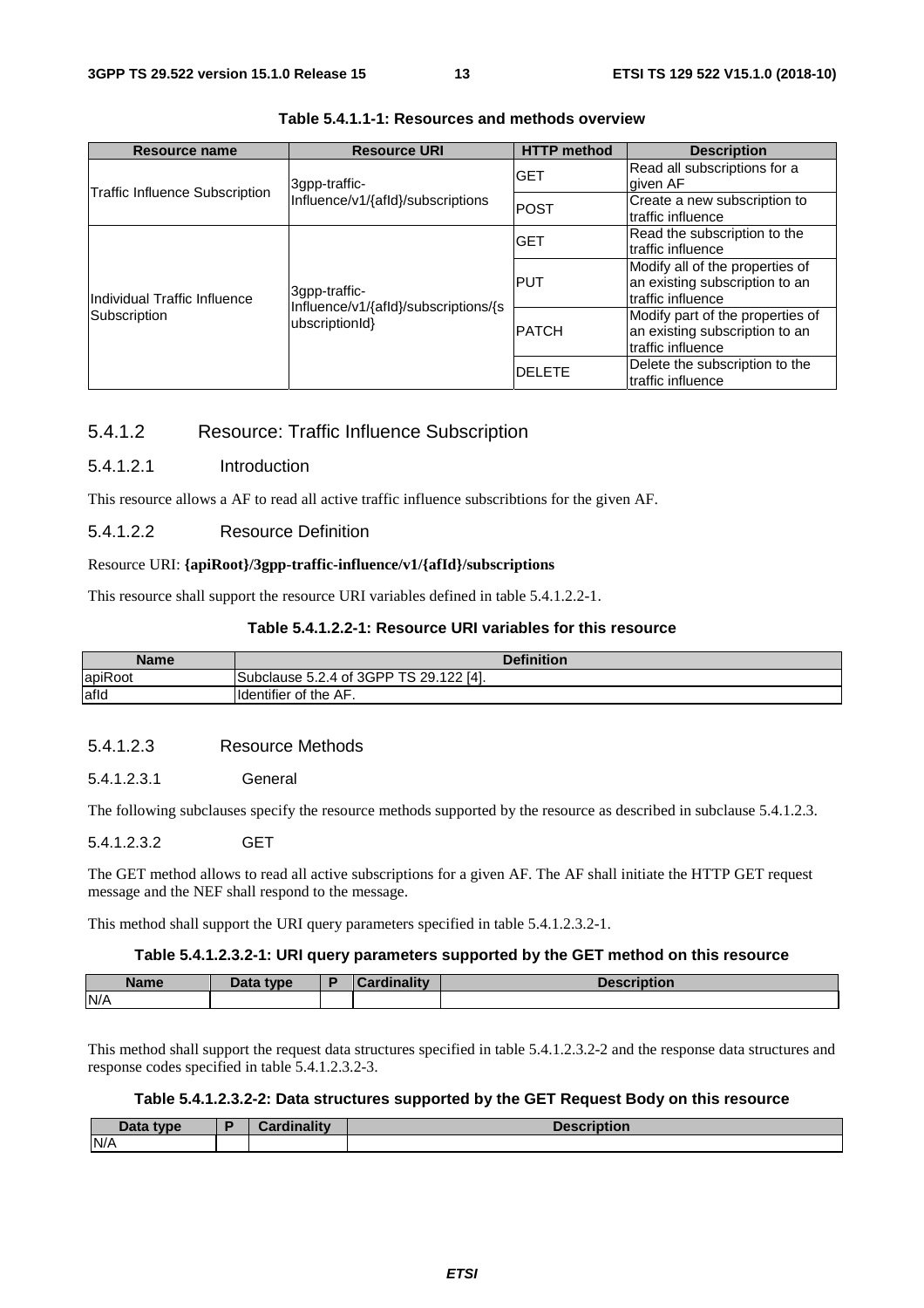| Data type                                                                                                                                  | P | Cardinality | <b>Response</b> | <b>Description</b>                                                          |
|--------------------------------------------------------------------------------------------------------------------------------------------|---|-------------|-----------------|-----------------------------------------------------------------------------|
|                                                                                                                                            |   |             | codes           |                                                                             |
| array(TrafficInfluS<br>lub)                                                                                                                |   | 0N          | 200 OK          | The subscription information for the AF in the request URI are<br>returned. |
| In addition to the above response codes, the NEF can also send the HTTP response codes in table 5.2.6-1 of<br>NOTE:<br>3GPP TS 29.122 [4]. |   |             |                 |                                                                             |

#### **Table 5.4.1.2.3.2-3: Data structures supported by the GET Response Body on this resource**

#### 5.4.1.2.3.3 POST

The POST method creates a new subscription resource to traffic influence subscription for a given AF. The AF shall initiate the HTTP POST request message and the NEF shall respond to the message. The NEF shall construct the URI of the created resource.

This method shall support the request data structures specified in table 5.4.1.2.3.3-1 and the response data structures and response codes specified in table 5.4.1.2.3.3-2.

#### **Table 5.4.1.2.3.3-1: Data structures supported by the POST Request Body on this resource**

| Data type       |   | <b>Cardinality</b> | <b>Description</b>                                                          |
|-----------------|---|--------------------|-----------------------------------------------------------------------------|
| TrafficInfluSub | М |                    | Parameters to register a subscription to influencing traffic routing and/or |
|                 |   |                    | Inotification about UP management events with the NEF.                      |

#### **Table 5.4.1.2.3.3-2: Data structures supported by the POST Response Body on this resource**

| Data type                                                                                                                               | P | Cardinality | <b>Response</b><br>codes | <b>Description</b>                                                                                                                 |  |  |
|-----------------------------------------------------------------------------------------------------------------------------------------|---|-------------|--------------------------|------------------------------------------------------------------------------------------------------------------------------------|--|--|
| TrafficInfluSub                                                                                                                         | м |             | 201<br>Created           | The subscription was created successfully.<br>The URI of the created resource shall be returned in the<br>l"Location" HTTP header. |  |  |
| NOTE: In addition to the above response codes, the NEF can also send the HTTP response codes in table 5.2.6-1 of<br>3GPP TS 29.122 [4]. |   |             |                          |                                                                                                                                    |  |  |

#### 5.4.1.3 Resource: Individual Traffic Influence Subscription

#### 5.4.1.3.1 Introduction

This resource allows a AF to register a subscription to influencing traffic routing and/or notification about UP management events with the NEF.

#### 5.4.1.3.2 Resource Definition

#### Resource URI: **{apiRoot}/3gpp-traffic-influence/v1/{afId}/subscriptions/{subscriptionId}**

This resource shall support the resource URI variables defined in table 5.4.1.3.2-1.

#### **Table 5.4.1.3.2-1: Resource URI variables for this resource**

| <b>Name</b>    | <b>Definition</b>                                       |  |  |  |  |  |
|----------------|---------------------------------------------------------|--|--|--|--|--|
| apiRoot        | Subclause 5.2.4 of 3GPP TS 29.122 [4].                  |  |  |  |  |  |
| afld           | Identifier of the AF.                                   |  |  |  |  |  |
| subscriptionId | Identifier of the subscription resource of type string. |  |  |  |  |  |

#### 5.4.1.3.3 Resource Methods

5.4.1.3.3.1 General

The following subclauses specify the resource methods supported by the resource as described in subclause 5.4.1.3.3.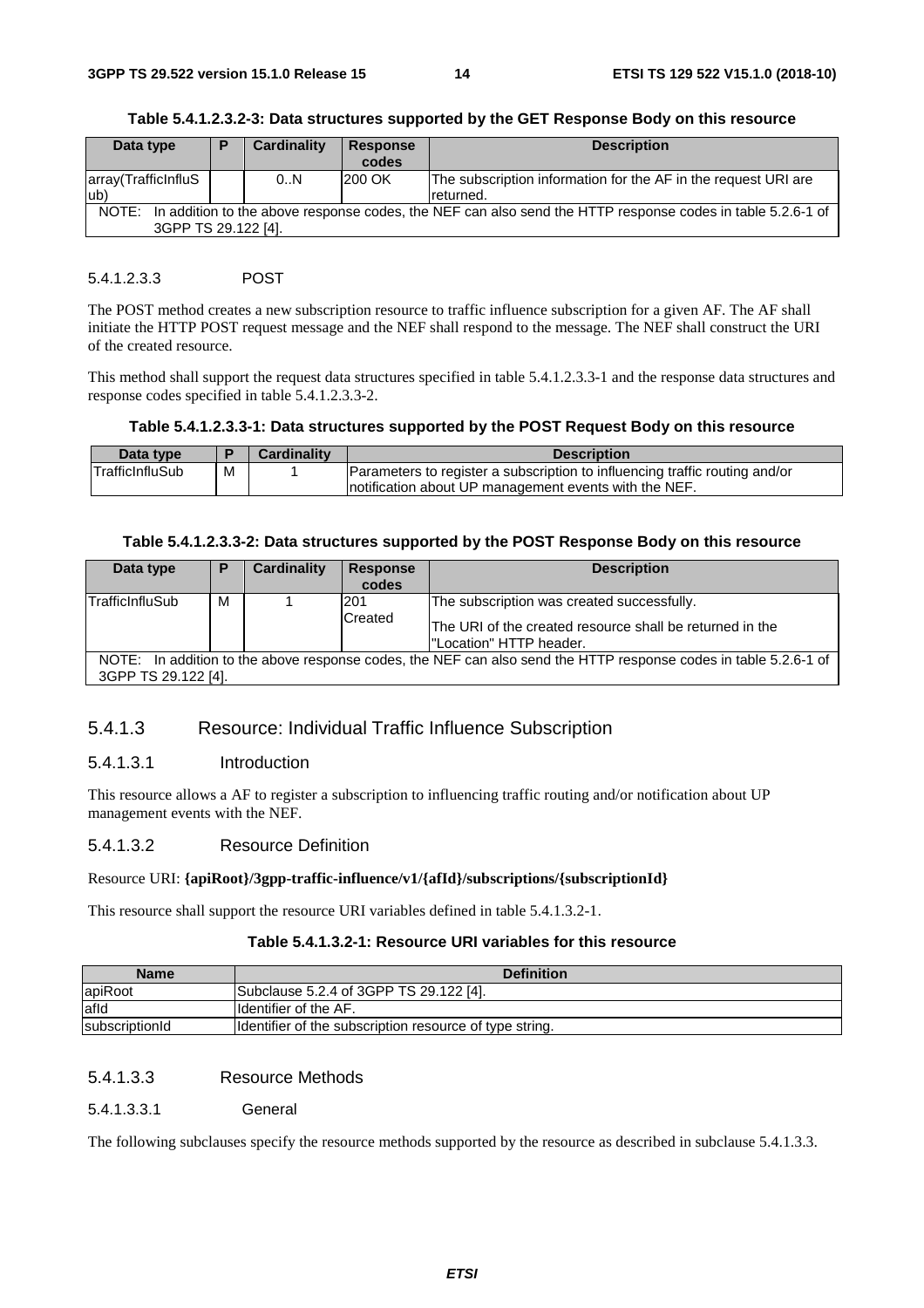#### 5.4.1.3.3.2 GET

The GET method allows to read the active subscription for a given AF and subscription Id. The AF shall initiate the HTTP GET request message and theNEF shall respond to the message.

This method shall support the URI query parameters specified in table 5.4.1.3.3.2-1.

#### **Table 5.4.1.3.3.2-1: URI query parameters supported by the GET method on this resource**

| <b>Name</b> | <b>Dota</b><br>type<br><b>Data</b> | в | <b>MELL</b> | --- |
|-------------|------------------------------------|---|-------------|-----|
| N/A         |                                    |   |             |     |

This method shall support the request data structures specified in table 5.4.1.3.3.2-2 and the response data structures and response codes specified in table 5.4.1.3.3.2-3.

#### **Table 5.4.1.3.3.2-2: Data structures supported by the GET Request Body on this resource**

| Data type<br>Duw | <b>Exclination</b><br>andlite – | <b>The Company of the Company</b><br>.<br>Description |
|------------------|---------------------------------|-------------------------------------------------------|
| N/A              |                                 |                                                       |

#### **Table 5.4.1.3.3.2-3: Data structures supported by the GET Response Body on this resource**

| Data type                                                                                                                               | Е | Cardinality | <b>Response</b><br>codes | <b>Description</b>                                                          |
|-----------------------------------------------------------------------------------------------------------------------------------------|---|-------------|--------------------------|-----------------------------------------------------------------------------|
| <b>TrafficInfluSub</b>                                                                                                                  | м |             | 200 OK                   | The subscription information for the AF in the request URI are<br>returned. |
| NOTE: In addition to the above response codes, the NEF can also send the HTTP response codes in table 5.2.6-1 of<br>3GPP TS 29.122 [4]. |   |             |                          |                                                                             |

#### 5.4.1.3.3.3 PUT

The PUT method modifies an existing subscription resource to update a subscription. The AF shall initiate the HTTP PUT request message and the NEF shall respond to the message.

This method shall support the request data structures specified in table 5.4.1.3.3.3-1 and the response data structures and response codes specified in table 5.4.1.3.3.3-2.

#### **Table 5.4.1.3.3.3-1: Data structures supported by the PUT Request Body on this resource**

| Data type              |   | <b>Cardinality</b> | <b>Description</b>                                                                 |
|------------------------|---|--------------------|------------------------------------------------------------------------------------|
| <b>TrafficInfluSub</b> | M |                    | Modify an existing subscription to influencing traffic routing and/or notification |
|                        |   |                    | about UP management events with the NEF.                                           |

#### **Table 5.4.1.3.3.3-2: Data structures supported by the PUT Response Body on this resource**

| Data type                                                                                                                               |   | Cardinality | <b>Response</b> | <b>Description</b>                         |
|-----------------------------------------------------------------------------------------------------------------------------------------|---|-------------|-----------------|--------------------------------------------|
|                                                                                                                                         |   |             | codes           |                                            |
| <b>TrafficInfluSub</b>                                                                                                                  | м |             | 200 OK          | The subscription was updated successfully. |
| NOTE: In addition to the above response codes, the NEF can also send the HTTP response codes in table 5.2.6-1 of<br>3GPP TS 29.122 [4]. |   |             |                 |                                            |

#### 5.4.1.3.3.4 PATCH

The PATCH method allows to change some properties of an existing traffic influence subscription. The AF shall initiate the HTTP PATCH request message and the NEF shall respond to the message.

This method shall support the request data structures specified in table 5.4.1.3.3.4-1 and the response data structures and response codes specified in table 5.4.1.3.3.4-2.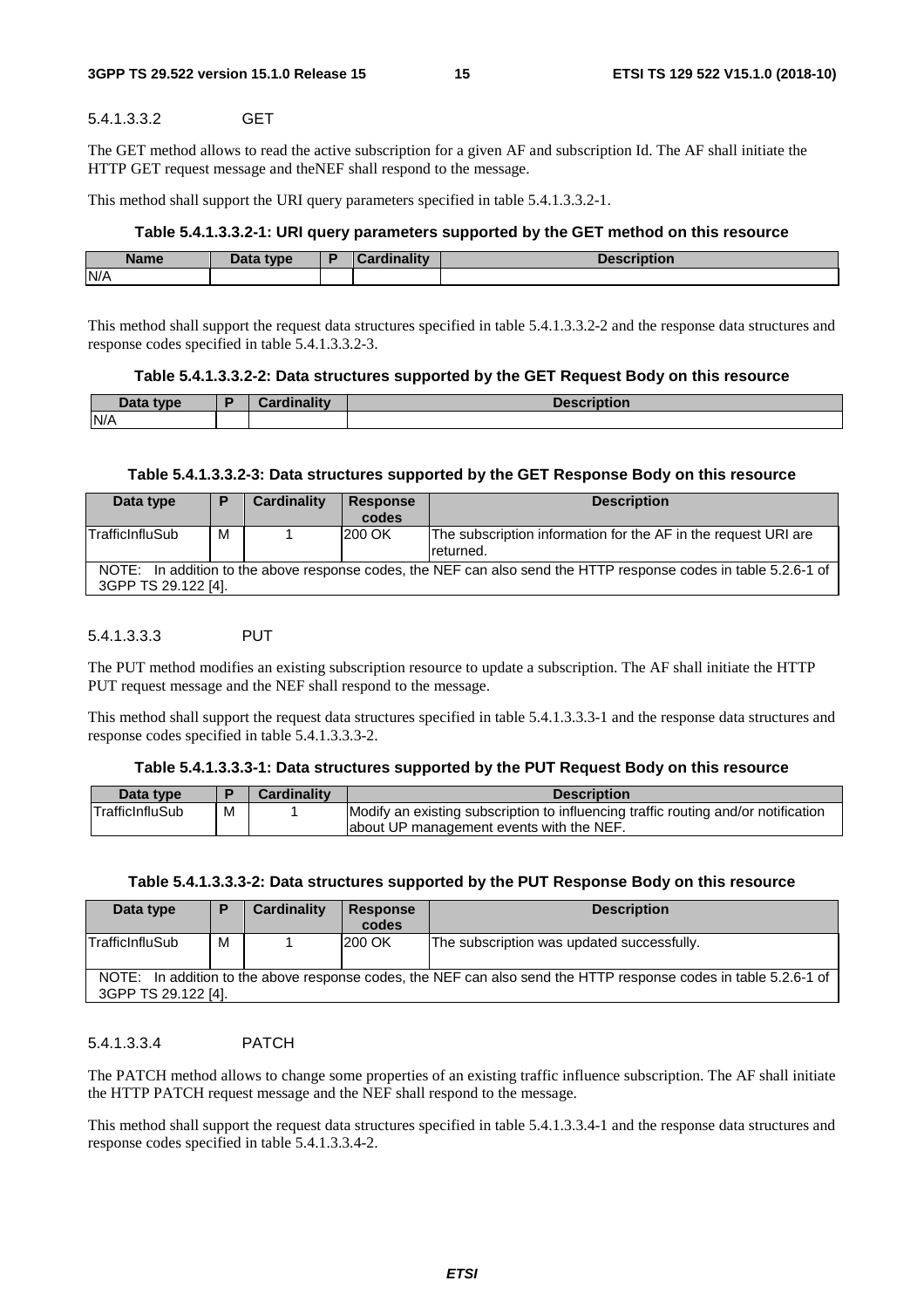#### **Table 5.4.1.3.3.4-1: Data structures supported by the PATCH Request Body on this resource**

| Data type                   |     | <b>Cardinality</b> | <b>Description</b>                                                     |
|-----------------------------|-----|--------------------|------------------------------------------------------------------------|
| <b>TrafficInfluSubPatch</b> | l M |                    | Partial update of a subscription to influencing traffic routing and/or |
|                             |     |                    | Inotifications about UP management events with the NEF.                |

#### **Table 5.4.1.3.3.4-2: Data structures supported by the PATCH Response Body on this resource**

| Data type                                                                                                                               |   | Cardinality | <b>Response</b><br>codes | <b>Description</b>                          |  |
|-----------------------------------------------------------------------------------------------------------------------------------------|---|-------------|--------------------------|---------------------------------------------|--|
| <b>TrafficInfluSub</b>                                                                                                                  | М |             | <b>200 OK</b>            | The subscription was modified successfully. |  |
| NOTE: In addition to the above response codes, the NEF can also send the HTTP response codes in table 5.2.6-1 of<br>3GPP TS 29.122 [4]. |   |             |                          |                                             |  |

#### 5.4.1.3.3.5 DELETE

The DELETE method deletes the traffic influence subscription for a given AF. The AF shall initiate the HTTP DELETE request message and the NEF shall respond to the message.

This method shall support the URI query parameters specified in table 5.4.1.3.3.5-1.

#### **Table 5.4.1.3.3.5-1: URI query parameters supported by the DELETE method on this resource**

| <b>Name</b> | <b>Pata type</b><br>Dala | <b>The address</b><br>.711 | <b>1.</b><br><b>Description</b> |
|-------------|--------------------------|----------------------------|---------------------------------|
| N/A         |                          |                            |                                 |

This method shall support the request data structures specified in table 5.4.1.3.3.5-2 and the response data structures and response codes specified in table 5.4.1.3.3.5-3.

#### **Table 5.4.1.3.3.5-2: Data structures supported by the DELETE Request Body on this resource**

| Data type | <b>Cardinality</b> | <b>Description</b> |
|-----------|--------------------|--------------------|
| N/A       |                    |                    |
|           |                    |                    |

#### **Table 5.4.1.3.3.5-3: Data structures supported by the DELETE Response Body on this resource**

| Data type           | Е | Cardinality | <b>Response</b> | <b>Description</b>                                                                                               |
|---------------------|---|-------------|-----------------|------------------------------------------------------------------------------------------------------------------|
|                     |   |             | codes           |                                                                                                                  |
| N/A                 |   |             | 204 No          | The subscription was terminated successfully.                                                                    |
|                     |   |             | Content         |                                                                                                                  |
|                     |   |             |                 | NOTE: In addition to the above response codes, the NEF can also send the HTTP response codes in table 5.2.6-1 of |
| 3GPP TS 29.122 [4]. |   |             |                 |                                                                                                                  |

### 5.4.2 Notifications

#### 5.4.2.1 Introduction

Upon receipt of a UP management event notification from the PCF or the SMF indicating the subscribed event (e.g. a DNAI has changed) is detected, the NEF shall send an HTTP POST message including the notified event to the AF. The NEF and the AF shall support the notification mechanism as described in subclause 5.2.5 of 3GPP TS 29.122 [4].

#### 5.4.2.2 Event Notification

#### URI: **{notificationUrI}**

The operation shall support the URI variables defined in table 5.4.2.2-1.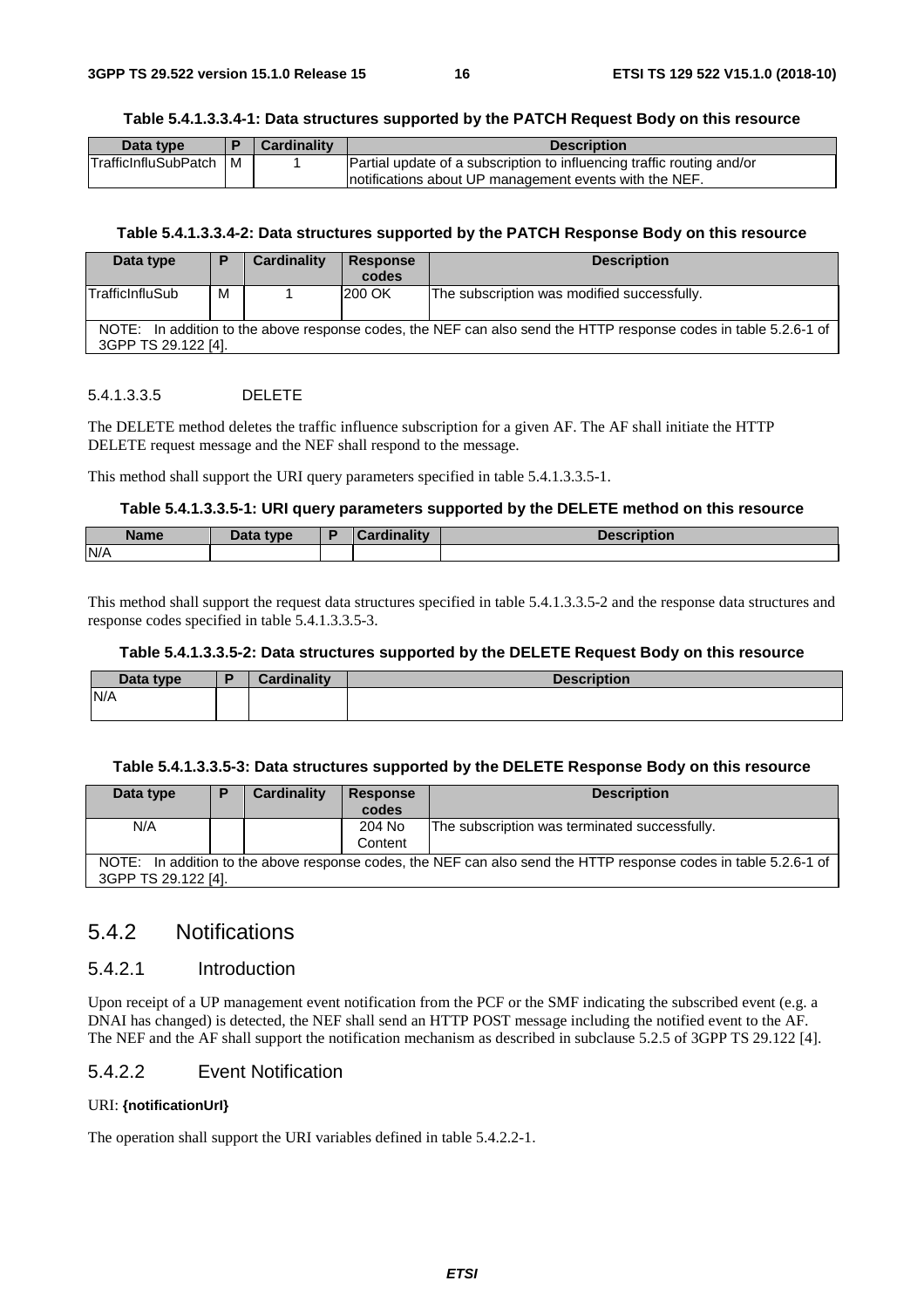| Name             | Definition                                                                 |
|------------------|----------------------------------------------------------------------------|
| InotificationUrl | Callback reference provided by the AF during creation of the subscription. |

**Table 5.4.2.2-1: URI variables** 

#### 5.4.2.3 Operation Definition

#### 5.4.2.3.1 Notification via HTTP POST

This method shall support the request data structures specified in table 5.4.2.3.1-1 and the response data structures and response codes specified in table 5.4.2.3.1-2.

#### **Table 5.4.2.3.1-1: Data structures supported by the POST Request Body on this resource**

| Data type                 |    | Cardinality | <b>Description</b>                                                          |
|---------------------------|----|-------------|-----------------------------------------------------------------------------|
| <b>IEventNotification</b> | ΙM |             | . UP management event notification is provided by the NEF to the AF.<br>The |

#### **Table 5.4.2.3.1-2: Data structures supported by the POST Response Body on this resource**

| Data type | l P | <b>Cardinality</b> | <b>Response</b><br>codes | <b>Description</b>                               |
|-----------|-----|--------------------|--------------------------|--------------------------------------------------|
| N/A       |     |                    | 204 No<br>Content        | The event notification is received successfully. |

#### 5.4.2.3.2 Notification via Websocket

If supported by both AF and NEF and successfully negotiated, the EventNotification may alternatively be delivered through the Websocket mechanism as defined in subclause 5.2.5.4 of 3GPP TS 29.122 [4].

#### 5.4.3 Data Model

#### 5.4.3.1 General

This subclause specifies the application data model supported by the TrafficInfluence API.

#### 5.4.3.2 Reused data types

The data types reused by the TrafficInfluence API from other specifications are listed in table 5.4.3.2-1.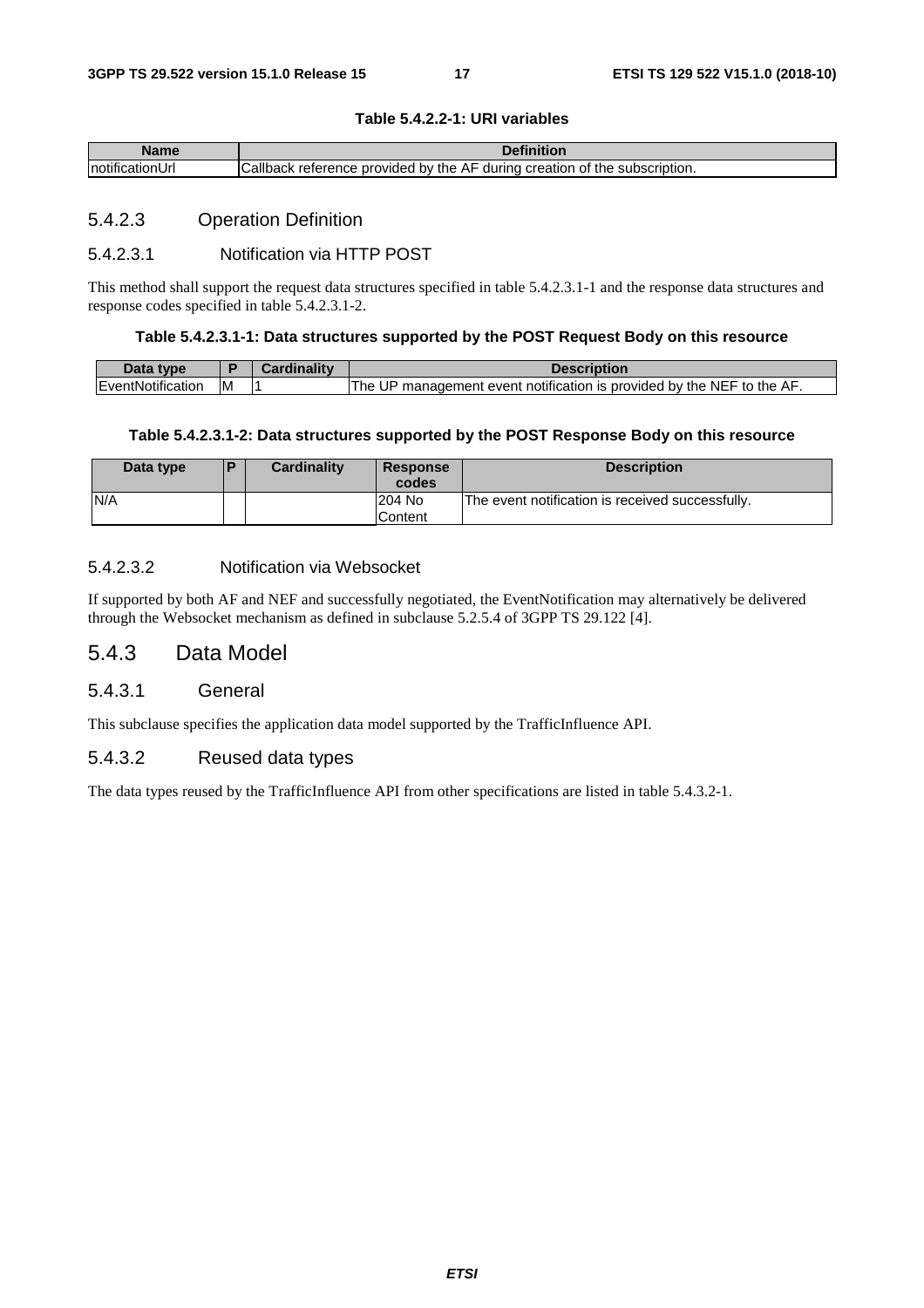| Data type                | <b>Reference</b>          | <b>Comments</b>                                                         |
|--------------------------|---------------------------|-------------------------------------------------------------------------|
| Dnai                     | 3GPP TS 29.571 [8]        | Identifies a DNAI.                                                      |
| DnaiChangeType           | 3GPP TS 29.571 [8]        | Describes the types of DNAI change.                                     |
| <b>Dnn</b>               | 3GPP TS 29.571 [8]        | Identifies a DNN.                                                       |
| EthFlowDescription       | 3GPP TS 29.514 [7]        | Contains the Ethernet data flow information.                            |
| Externalld               | 3GPP TS 29.122 [4]        | External Identifier for a UE.                                           |
| ExternalGroupId          | 3GPP TS 29.122 [4]        | External Group Identifier for a user group.                             |
| FlowInfo                 | 3GPP TS 29.122 [4]        | Contains the IP data flow information.                                  |
| Gpsi                     | 3GPP TS 29.571 [8]        | Identifies a GPSI.                                                      |
| Ipv4Addr                 | 3GPP TS 29.122 [4]        | Identifies an IPv4 address.                                             |
| Ipv6Addr                 | 3GPP TS 29.122 [4]        | Identifies an IPv6 address.                                             |
| Link                     | 3GPP TS 29.122 [4]        | Identifies a referenced resource.                                       |
| MacAddr48                | 3GPP TS 29.571 [8]        | Identifies a MAC address.                                               |
| Port                     | 3GPP TS 29.122 [4]        | Identifies a port number.                                               |
| RouteToLocation          | 3GPP TS 29.571 [8]        | Describes the traffic routes to the locations of the application.       |
| Snssai                   | 3GPP TS 29.571 [8]        | Identifies the S-NSSAI.                                                 |
| <b>SupportedFeatures</b> | 3GPP TS 29.571 [8]        | Used to negotiate the applicability of the optional features defined in |
|                          |                           | table 5.4.4-1.                                                          |
| <b>TemporalValidity</b>  | 3GPP TS 29.514 [7]        | Indicates the time interval(s) during which the AF request is to be     |
|                          |                           | applied                                                                 |
| WebsockNotifConfig       | <b>3GPP TS 29.122 [4]</b> | Contains the configuration parameters to set up notification delivery   |
|                          |                           | over Websocket protocol.                                                |

**Table 5.4.3.2-1: Re-used Data Types** 

### 5.4.3.3 Structured data types

#### 5.4.3.3.1 Introduction

This clause defines the structured data types to be used in resource representations.

#### 5.4.3.3.2 Type: TrafficInfluSub

This type represents a traffic influence subscription. The same structure is used in the subscription request and subscription response.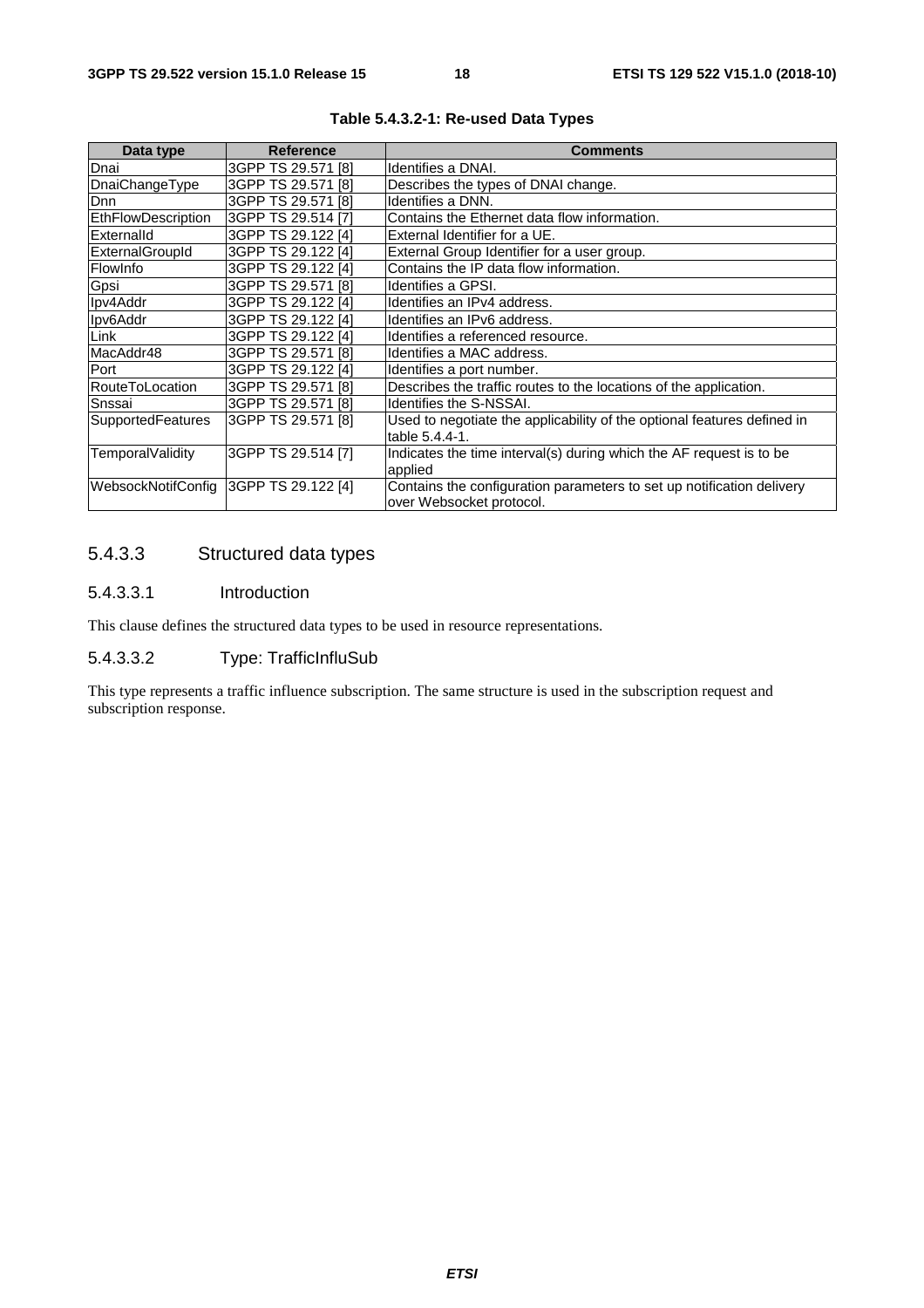**Table 5.4.3.3.2-1: Definition of type TrafficInfluSub**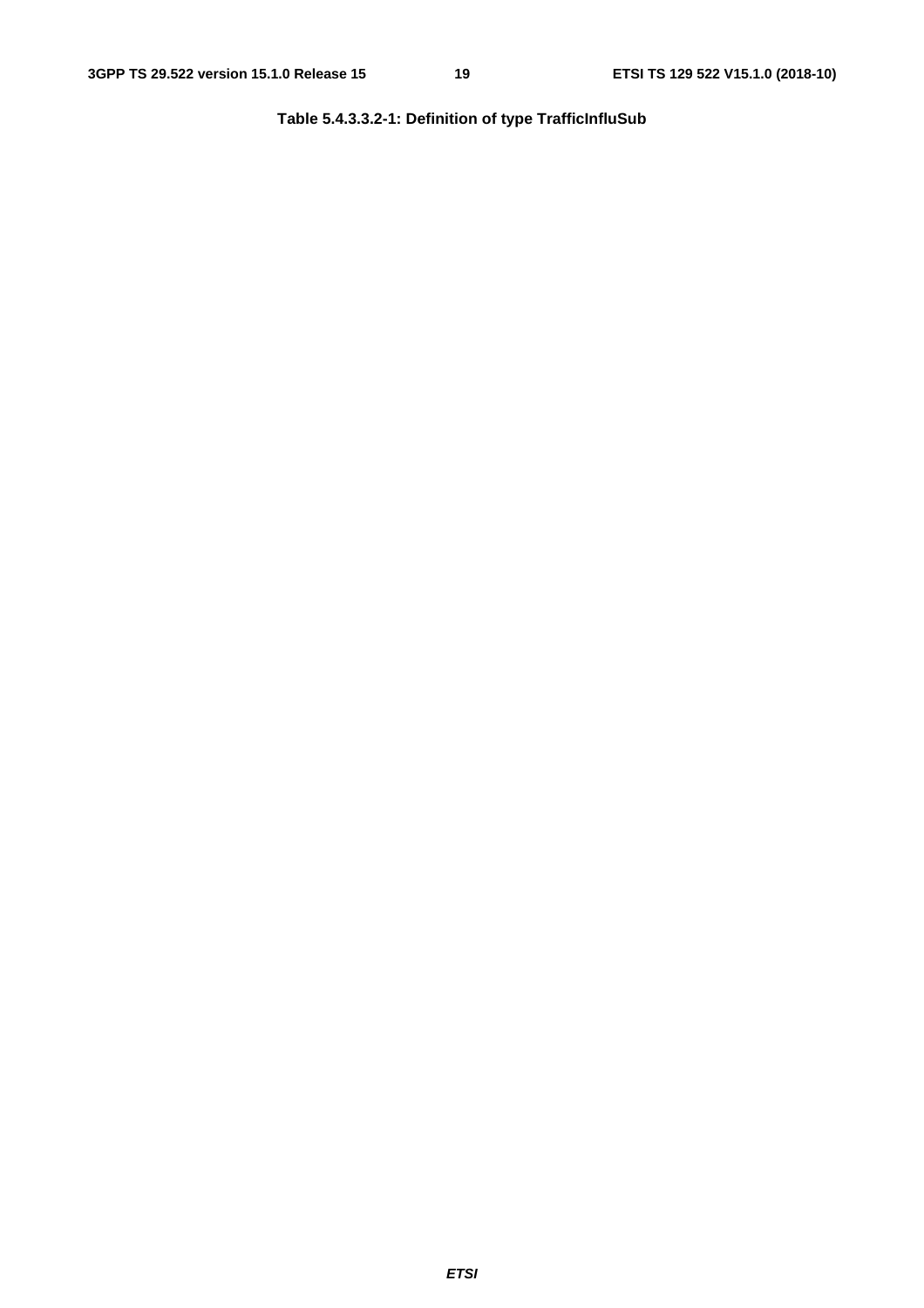| <b>Attribute name</b>       | Data type                     | P              | <b>Cardinality</b> | <b>Description</b>                                                                                                                                                                | <b>Applicability</b><br>(NOTE 1) |
|-----------------------------|-------------------------------|----------------|--------------------|-----------------------------------------------------------------------------------------------------------------------------------------------------------------------------------|----------------------------------|
| afServiceId                 | string                        | O              | 0.1                | Identifies a service on behalf of<br>which the AF is issuing the<br>request.                                                                                                      |                                  |
| afTransId                   | string                        | O              | 0.1                | Identifies an NEF Northbound<br>interface transaction,<br>generated by the AF.                                                                                                    |                                  |
| appReloInd                  | boolean                       | $\Omega$       | 0.1                | Identifies whether an<br>application can be relocated<br>once a location of the<br>application has been selected.                                                                 |                                  |
| dnn                         | Dnn                           | $\circ$        | 0.1                | Identifies a DNN.                                                                                                                                                                 |                                  |
| snssai                      | Snssai                        | O              | 0.1                | Identifies an S-NSSAI.                                                                                                                                                            |                                  |
| externalGroupId             | ExternalGroupId               | $\Omega$       | 0.1                | Identifies a group of users.                                                                                                                                                      |                                  |
|                             |                               |                |                    | (NOTE 2)                                                                                                                                                                          |                                  |
| anyUeInd                    | boolean                       | O              | 0.1                | Identifies whether the AF<br>request applies to any UE. This<br>attribute shall set to "true" if<br>applicable for any UE,<br>otherwise, set to "false".                          |                                  |
| subscribedEvents            | array(SubscribedE<br>vent)    | $\circ$        | 1N                 | (NOTE 2)<br>Identifies the requirement to be<br>notified of a UP path<br>management event and the<br>activity.                                                                    |                                  |
| gpsi                        | Gpsi                          | $\circ$        | 0.1                | Identifies a user.                                                                                                                                                                |                                  |
|                             |                               |                |                    | (NOTE 2)                                                                                                                                                                          |                                  |
| ipv4Addr                    | Ipv4Addr                      | $\Omega$       | 0.1                | Identifies the IPv4 address.<br>(NOTE 2)                                                                                                                                          |                                  |
| ipv6Addr                    | Ipv6Addr                      | O              | 0.1                | Identifies the IPv6 address.<br>(NOTE 2)                                                                                                                                          |                                  |
| macAddr                     | MacAddr48                     | O              | 0.1                | Identifies the MAC address.                                                                                                                                                       |                                  |
| dnaiChgType                 | DnaiChangeType                | $\overline{O}$ | 0.1                | Identifies a type of notification<br>regarding UP path<br>management event.                                                                                                       |                                  |
| notificationDestinatio<br>n | Link                          | $\overline{C}$ | 0.1                | Contains the Callback URL to<br>receive the notification from the<br>NEF.<br>It shall be present if the<br>'subscribedEvents" is present.                                         |                                  |
| requestTestNotificati<br>on | boolean                       | $\circ$        | 0.1                | Set to true by the SCS/AS to<br>request the NEF to send a test<br>notification as defined in<br>subclause 5.2.5.3 of<br>3GPP TS 29.122 [4]. Set to<br>false or omitted otherwise. | Notification_te<br>st_event      |
| websockNotifConfig          | WebsockNotifConfi<br>g        | $\Omega$       | 0.1                | Configuration parameters to<br>set up notification delivery over<br>Websocket protocol.                                                                                           | Notification_w<br>ebsocket       |
| self                        | Link                          | $\overline{C}$ | 0.1                | Link to this resource.<br>This parameter shall be<br>supplied by the NEF in HTTP<br>responses that include an<br>object of TrafficInfluSub type                                   |                                  |
| trafficFilters              | array(FlowInfo)               | O              | $\overline{1}$ N   | Identifies IP packet filters.<br>(NOTE 3)                                                                                                                                         |                                  |
| ethTrafficFilters           | array(EthFlowDesc<br>ription) | O              | 1N                 | Identifies Ethernet packet<br>filters.<br>(NOTE 3)                                                                                                                                |                                  |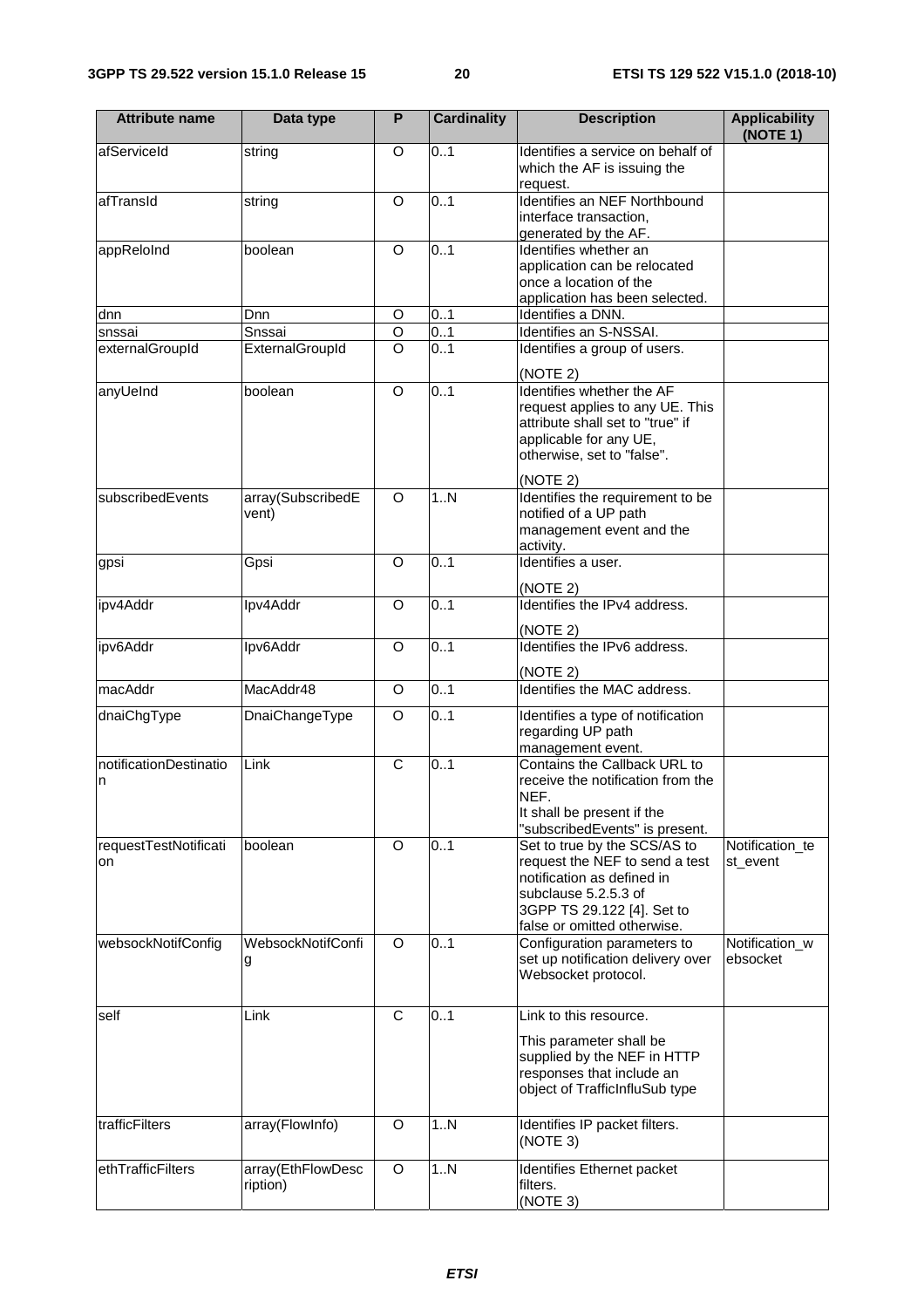| <b>ItrafficRoutes</b>     | array(RouteToLoca<br>tion)                                                                                                                                                                                                                                           | O       | 1N  | Identifies the N6 traffic routing<br>requirement.                                                                                                                                                          |  |  |
|---------------------------|----------------------------------------------------------------------------------------------------------------------------------------------------------------------------------------------------------------------------------------------------------------------|---------|-----|------------------------------------------------------------------------------------------------------------------------------------------------------------------------------------------------------------|--|--|
| tempValidities            | array(TemporalVali<br>dity)                                                                                                                                                                                                                                          | $\circ$ | 1N  | Indicates the time interval(s)<br>during which the AF request is<br>to be applied.                                                                                                                         |  |  |
| validGeoZoneIds           | array(string)                                                                                                                                                                                                                                                        | O       | 1N  | Identifies a geographic zone<br>that the AF request applies<br>only to the traffic of UE(s)<br>located in this specific zone.                                                                              |  |  |
| suppFeat                  | SupportedFeatures                                                                                                                                                                                                                                                    | C       | 0.1 | Indicates the list of Supported<br>features used as described in<br>subclause 5.4.4.<br>This attribute shall be provided<br>in the POST request and in the<br>response of successful<br>resource creation. |  |  |
| NOTE 1:                   | the features.                                                                                                                                                                                                                                                        |         |     | Properties marked with a feature as defined in subclause 5.4.5 are applicable as described in<br>subclause 5.2.7 of 3GPP TS 29.122 [4]. If no feature is indicated, the related property applies for all   |  |  |
| <b>NOTE 2:</b><br>NOTE 3: | One of individual UE identifier (i.e. "gpsi", "ipv4Addr" or "ipv6Addr"), External Group Identifier (i.e.<br>"externalGroupId") or any UE indication "anyUeInd" shall be included.<br>Either "trafficFilters" or "ethTrafficFilters" shall be included if applicable. |         |     |                                                                                                                                                                                                            |  |  |

### 5.4.3.3.3 Type: TrafficInfluSubPatch

This type represents a subscription of traffic influence parameters provided by the AF to the NEF. The structure is used for HTTP PATCH request.

| <b>Attribute name</b> | Data type                                                  | P       | <b>Cardinality</b> | <b>Description</b>                                                                                                                   | <b>Applicability</b> |
|-----------------------|------------------------------------------------------------|---------|--------------------|--------------------------------------------------------------------------------------------------------------------------------------|----------------------|
| appReloInd            | boolean                                                    | O       | 0.1                | Identifies whether an application can<br>be relocated once a location of the<br>application has been selected.<br>(NOTE)             |                      |
| ItrafficFilter        | array(FlowInfo)                                            | O       | 1N                 | Identifies a packet filter.                                                                                                          |                      |
| lethTrafficFilters    | array(EthFlowDe<br>scription)                              | $\circ$ | 1N                 | Identifies Ethernet packet filters.                                                                                                  |                      |
| trafficRoutes         | array(TrafficRout<br>le)                                   | $\circ$ | 1N                 | Identifies the N6 traffic routing<br>requirement.<br>(NOTE)                                                                          |                      |
| tempValidities        | array(TemporalV<br>alidity)                                | $\circ$ | 1N                 | Indicates the time interval(s) during<br>which the AF request is to be applied.<br>(NOTE)                                            |                      |
| validGeoZoneIds       | array(string)                                              | O       | 1N                 | Identifies a geographic zone that the<br>AF request applies only to the traffic of<br>UE(s) located in this specific zone.<br>(NOTE) |                      |
| NOTE:                 | The value of the property shall be set to NULL for removal |         |                    |                                                                                                                                      |                      |

**Table 5.4.3.3.3-1: Definition of type TrafficInfluSubPatch** 

**NOTE:** The value of the property shall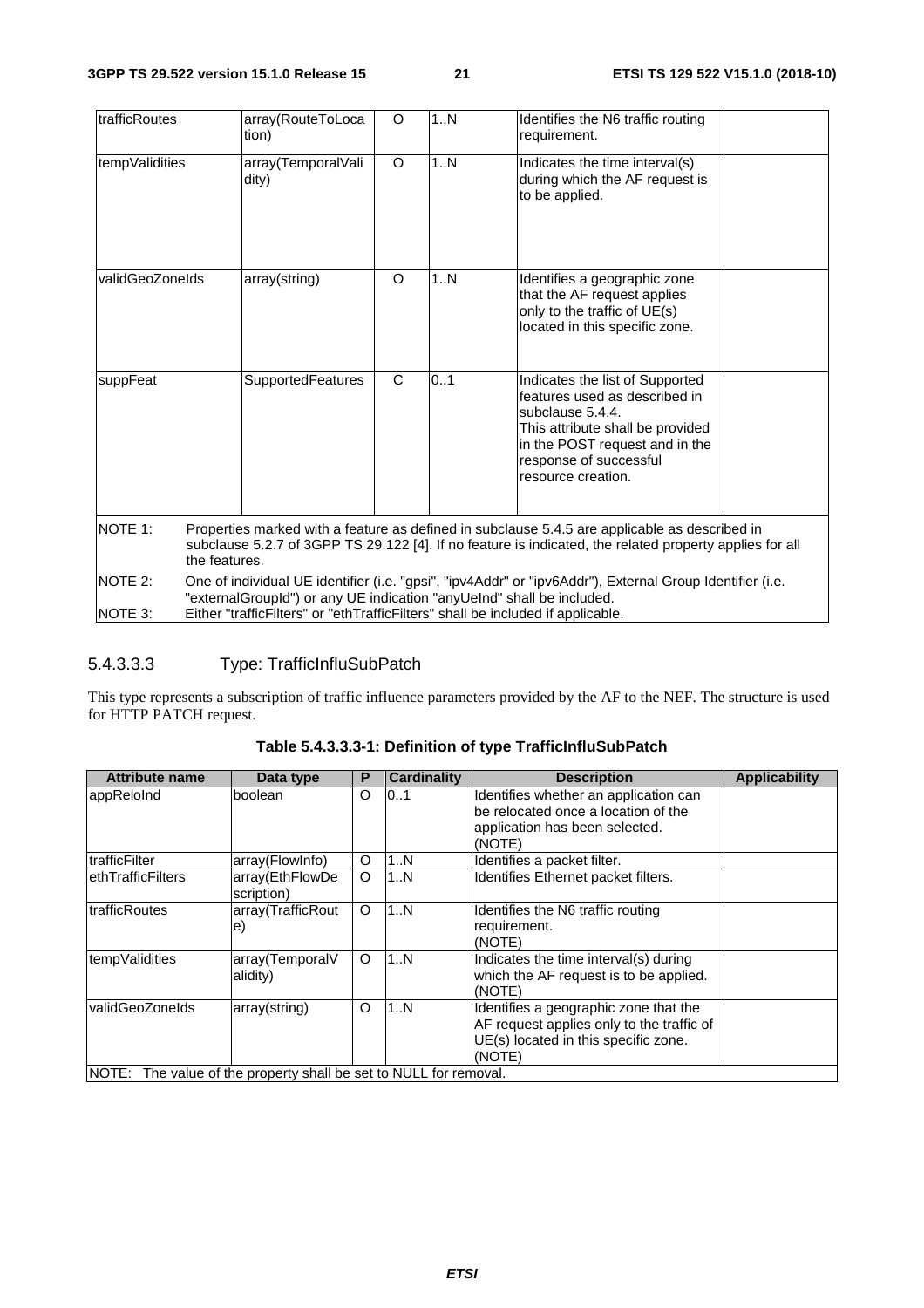#### 5.4.3.3.4 Type: EventNotification

| <b>Attribute name</b> | Data type              | Р        | <b>Cardinality</b> | <b>Description</b>                                                                                                                                                                                           | <b>Applicability</b><br>(NOTE) |
|-----------------------|------------------------|----------|--------------------|--------------------------------------------------------------------------------------------------------------------------------------------------------------------------------------------------------------|--------------------------------|
| lafTransId            | string                 | O        | 0.1                | Identifies an NEF Northbound<br>interface transaction, generated by the<br>AF.                                                                                                                               |                                |
| activityStatus        | boolean                | O        | 0.1                | Identifies whether the AF request is<br>active or inactive.<br>Shall be present if the<br>"subscribedEvent" sets to "ACTIVITY".                                                                              |                                |
| dnaiChgType           | DnaiChangeType         | м        |                    | Identifies the type of notification<br>regarding UP path management<br>event.                                                                                                                                |                                |
| sourceTrafficRoute    | RouteToLocation        | O        | 0.1                | Identifies the N6 traffic routing<br>information associated to the source<br>DNAI.<br>Shall be present if the<br>"subscribedEvent" sets to<br>"CHANGE_OF_DNAI".                                              |                                |
| subscribedEvent       | SubscribedEvent        | M        |                    | Identifies a UP path management<br>event the AF requested to be notified<br>of.                                                                                                                              |                                |
| targetTrafficRoute    | <b>RouteToLocation</b> | $\Omega$ | 0.1                | Identifies the N6 traffic routing<br>information associated to the target<br>DNAI.<br>Shall be present if the<br>"subscribedEvent" sets to<br>"CHANGE_OF_DNAI".                                              |                                |
| NOTE:<br>features.    |                        |          |                    | Properties marked with a feature as defined in subclause 5.4.5 are applicable as described in<br>subclause 5.2.7 of 3GPP TS 29.122 [4]. If no feature is indicated, the related property applies for all the |                                |

#### **Table 5.4.3.3.4-1: Definition of type EventNotification**

#### 5.4.3.4 Simple data types and enumerations

#### 5.4.3.4.1 Introduction

This subclause defines simple data types and enumerations that can be referenced from data structures defined in the previous subclauses.

#### 5.4.3.4.2 Simple data types

The simple data types defined in table 5.4.4.4.2-1 shall be supported.

#### **Table 5.4.3.4.2-1: Simple data types**

| ⊺ype Name | <b>Type Definition</b> | Description | ahilit |
|-----------|------------------------|-------------|--------|
|           |                        |             |        |
|           |                        |             |        |

#### 5.4.3.4.3 Enumeration: SubscribedEvent

The enumeration SubscribedEvent represents the type of UP patch management events of which the AF requests to be notified. It shall comply with the provisions defined in table 5.4.3.4.3-1.

#### **Table 5.4.3.4.3-1: Enumeration SubscribedEvent**

| <b>Enumeration value</b> | <b>Description</b>                                                                                |
|--------------------------|---------------------------------------------------------------------------------------------------|
| <b>ACTIVITY</b>          | The AF requests to be notified when the AF request become active or inactive in the<br><b>SMF</b> |
| CHANGE OF DNAI           | The AF requests to be notified when the DNAI changes for the PDU session.                         |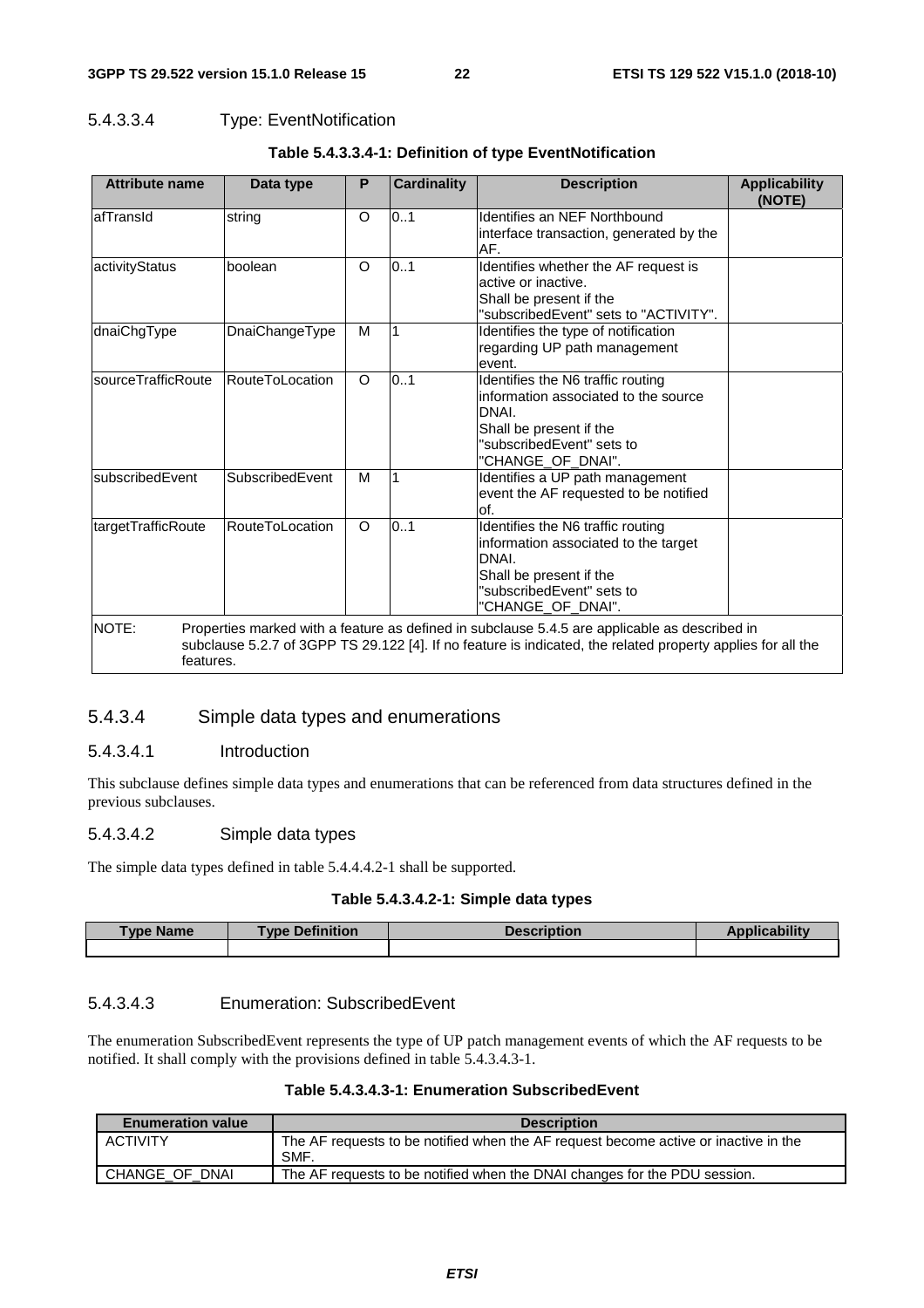### 5.4.4 Used Features

The table below defines the features applicable to the TrafficInfluence API. Those features are negotiated as described in subclause 5.2.7 of 3GPP TS 29.122 [4].

| <b>Feature</b><br>number | <b>Feature Name</b>     | <b>Description</b>                                                                                                                                                                    |
|--------------------------|-------------------------|---------------------------------------------------------------------------------------------------------------------------------------------------------------------------------------|
|                          | Notification websocket  | The delivery of notifications over Websocket is supported as described in<br>3GPP TS 29.122 [4]. This feature requires that the Notification test event<br>feature is also supported. |
|                          | Notification test event | The testing of notification connection is supported as described in<br>3GPP TS 29.122 [4].                                                                                            |

| Table 5.4.4-1: Features used by TrafficInfluence API |  |
|------------------------------------------------------|--|
|------------------------------------------------------|--|

# 6 Security

TLS (IETF RFC 5246 [4]) shall be used to support the security communication between the NEF and the AF over NEF Northbound interface as defined in subclause 12 of 3GPP TS 33.501 [6].

# 7 Using Common API Framework

When CAPIF is used with an NEF that is used for external exposure, the NEF shall support the following as defined in 3GPP TS 29.222 [12]:

- the API exposing function and related APIs over CAPIF-2/2e and CAPIF-3 reference points;
- the API publishing function and related APIs over CAPIF-4 reference point;
- the API management function and related APIs over CAPIF-5 reference point; and
- at least one of the security methods for authentication and authorization, and related security mechanisms.

In a centralized deployment as defined in 3GPP TS 23.222 [11], where the CAPIF core function and API provider domain functions are co-located, the interactions between the CAPIF core function and API provider domain functions may be independent of CAPIF-3, CAPIF-4 and CAPIF-5 reference points.

# Annex A (normative): OpenAPI representation for NEF Northbound APIs

# A.1 General

This Annex is based on the OpenAPI 3.0.0 specification [5] and provides corresponding representations of all APIs defined in the present specification.

NOTE: An OpenAPIs representation embeds JSON Schema representations of HTTP message bodies.

# A.2 TrafficInfluence API

```
openapi: 3.0.0 
info: 
   title: 3gpp-traffic-influence 
   version: "1.PreR15.1.0" 
servers: 
   - url: '{apiRoot}/3gpp-traffic-influence/v1' 
     variables:
```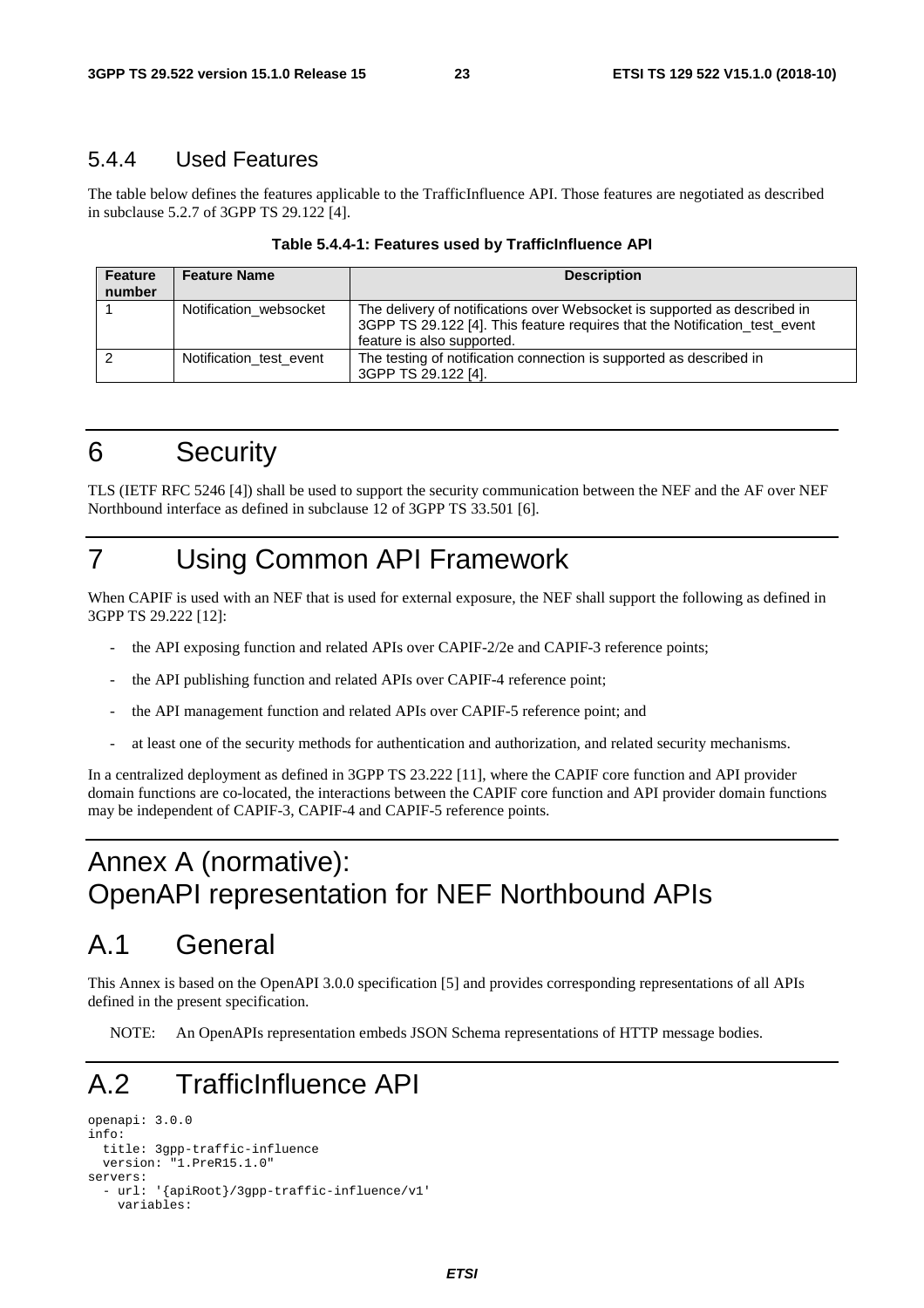apiRoot: default: https://demohost.com description: apiRoot as defined in subclause 5.2.4 of 3GPP TS 29.122. paths: /{afId}/subscriptions: parameters: - name: afId in: path description: Identifier of the AF required: true schema: type: string get: summary: read all of the active subscriptions for the AF tags: - TrafficInfluence API SCS/AS level GET Operation responses: '200': description: OK. content: application/json: schema: type: array items: \$ref: '#/components/schemas/TrafficInfluSub' '400': \$ref: 'TS29122\_CommonData.yaml#/components/responses/400' '401': \$ref: 'TS29122\_CommonData.yaml#/components/responses/401' '403': \$ref: 'TS29122\_CommonData.yaml#/components/responses/403' '404': \$ref: 'TS29122\_CommonData.yaml#/components/responses/404' '412': \$ref: 'TS29122\_CommonData.yaml#/components/responses/412' '500': \$ref: 'TS29122\_CommonData.yaml#/components/responses/500' '503': \$ref: 'TS29122\_CommonData.yaml#/components/responses/503' default: \$ref: 'TS29122\_CommonData.yaml#/components/responses/default' post: summary: Creates a new subscription resource tags: - TrafficInfluence API Subscription level POST Operation requestBody: description: Request to create a new subscription resource required: true content: application/json: schema: \$ref: '#/components/schemas/TrafficInfluSub' callbacks: notificationDestination: '{request.body#/notificationDestination}': post: requestBody: # contents of the callback message required: true content: application/json: schema: \$ref: '#/components/schemas/EventNotification' responses: '204': description: No Content (successful notification) '400': \$ref: 'TS29122\_CommonData.yaml#/components/responses/400' '401': \$ref: 'TS29122\_CommonData.yaml#/components/responses/401' '403': \$ref: 'TS29122\_CommonData.yaml#/components/responses/403' '409': \$ref: 'TS29122\_CommonData.yaml#/components/responses/409' '411': \$ref: 'TS29122\_CommonData.yaml#/components/responses/411' '412':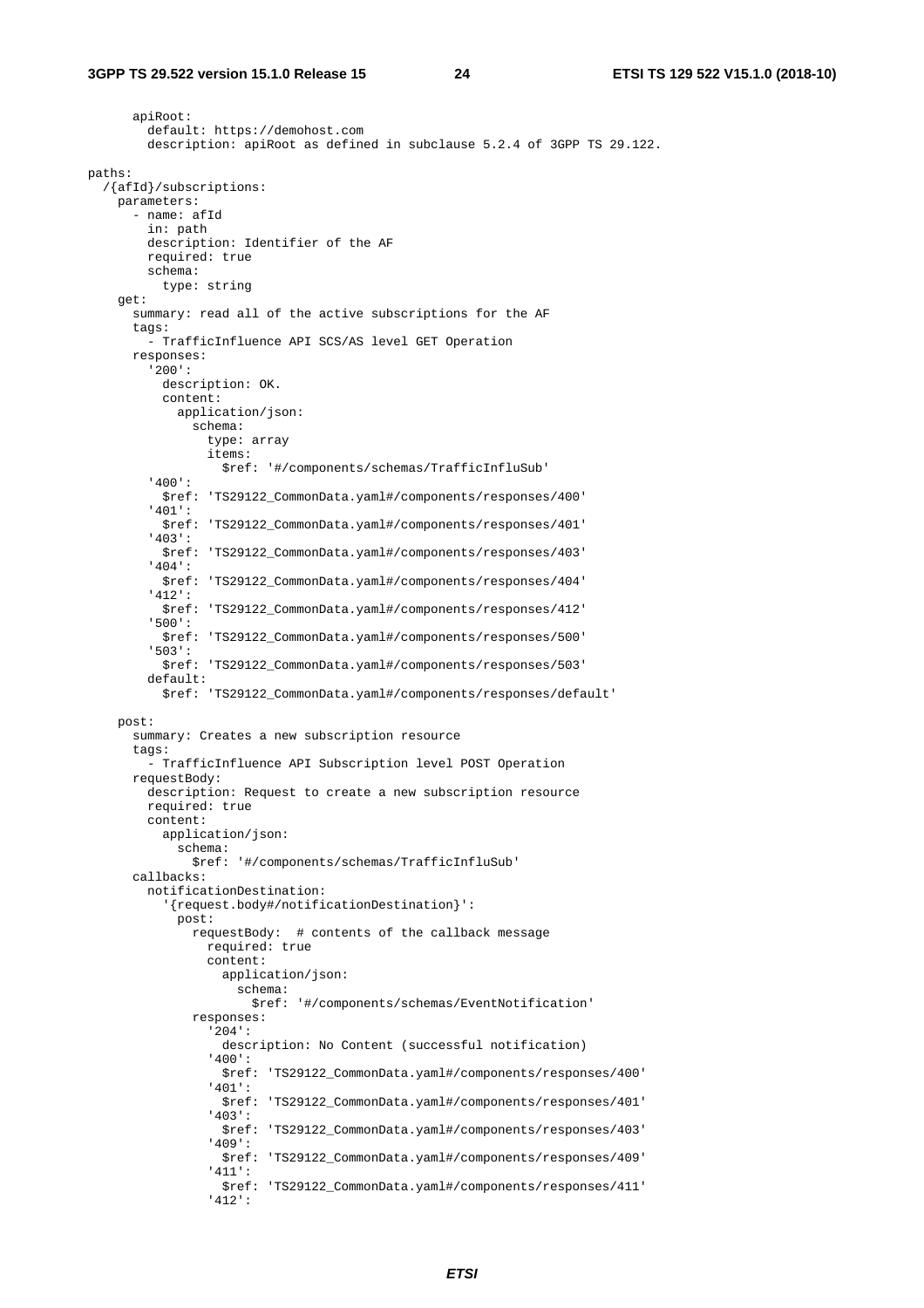\$ref: 'TS29122\_CommonData.yaml#/components/responses/412' '413': \$ref: 'TS29122\_CommonData.yaml#/components/responses/413' '500': \$ref: 'TS29122\_CommonData.yaml#/components/responses/500' '503': \$ref: 'TS29122\_CommonData.yaml#/components/responses/503' default: \$ref: 'TS29122\_CommonData.yaml#/components/responses/default' responses: '201': description: Created (Successful creation of subscription) content: application/json: schema: \$ref: '#/components/schemas/TrafficInfluSub' '400': \$ref: 'TS29122\_CommonData.yaml#/components/responses/400' '401': \$ref: 'TS29122\_CommonData.yaml#/components/responses/401' '403': \$ref: 'TS29122\_CommonData.yaml#/components/responses/403' '409': \$ref: 'TS29122\_CommonData.yaml#/components/responses/409' '411': \$ref: 'TS29122\_CommonData.yaml#/components/responses/411' '412': \$ref: 'TS29122\_CommonData.yaml#/components/responses/412' '413': \$ref: 'TS29122\_CommonData.yaml#/components/responses/413' '500': \$ref: 'TS29122\_CommonData.yaml#/components/responses/500' '503': \$ref: 'TS29122\_CommonData.yaml#/components/responses/503' default: \$ref: 'TS29122\_CommonData.yaml#/components/responses/default' /{afId}/subscriptions/{subscriptionId}: parameters: - name: afId in: path description: Identifier of the AF required: true schema: type: string - name: subscriptionId in: path description: Identifier of the subscription resource required: true schema: type: string get: summary: read an active subscriptions for the SCS/AS and the subscription Id tags: - TrafficInfluence API Subscription level GET Operation responses: '200': description: OK (Successful get the active subscription) content: application/json: schema: \$ref: '#/components/schemas/TrafficInfluSub' '400': \$ref: 'TS29122\_CommonData.yaml#/components/responses/400' '401': \$ref: 'TS29122\_CommonData.yaml#/components/responses/401' '403': \$ref: 'TS29122\_CommonData.yaml#/components/responses/403' '404': \$ref: 'TS29122\_CommonData.yaml#/components/responses/404' '412': \$ref: 'TS29122\_CommonData.yaml#/components/responses/412' '500': \$ref: 'TS29122\_CommonData.yaml#/components/responses/500' '503': \$ref: 'TS29122\_CommonData.yaml#/components/responses/503' default: \$ref: 'TS29122\_CommonData.yaml#/components/responses/default'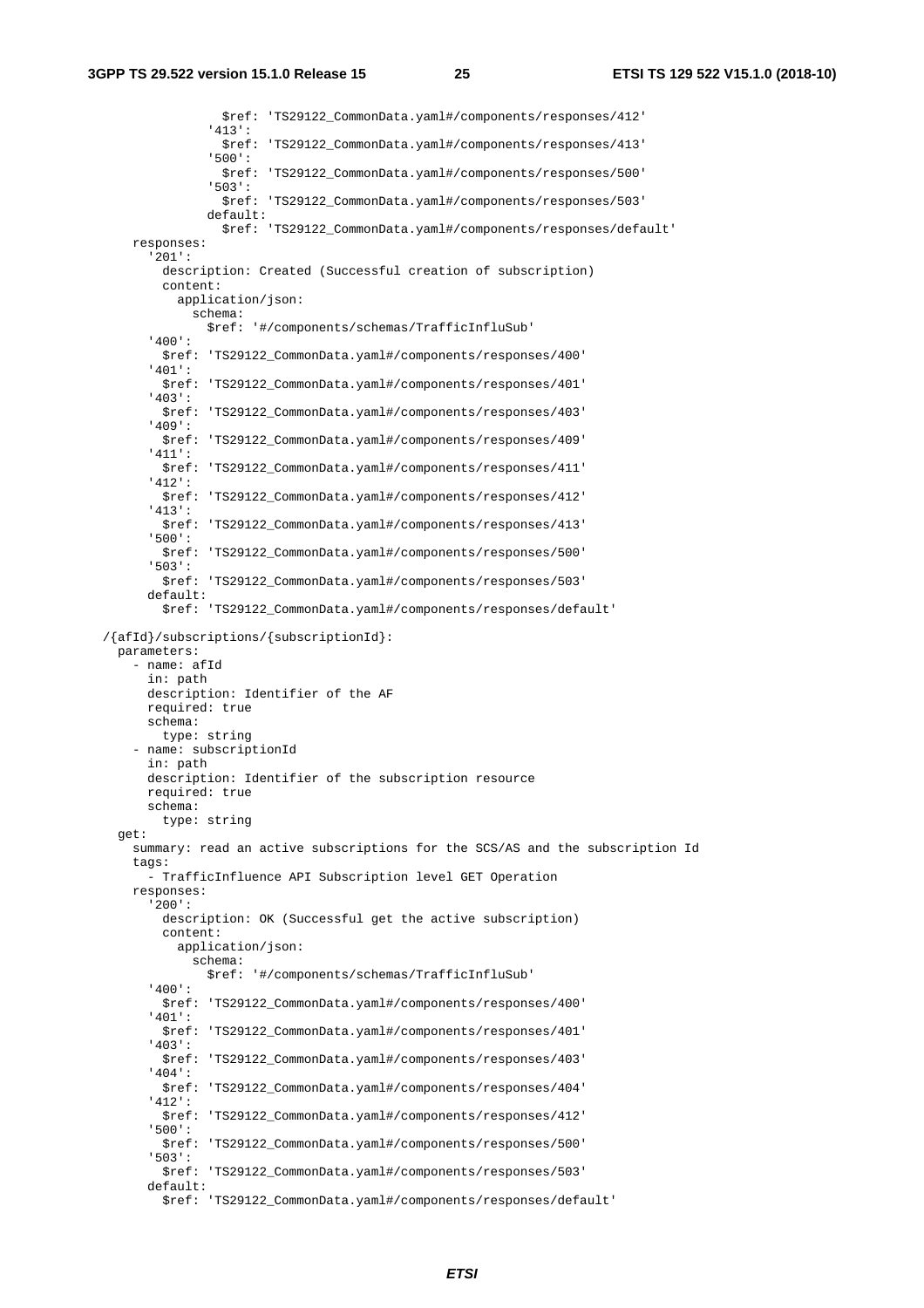put: summary: Updates/replaces an existing subscription resource tags: - TrafficInfluence API subscription level PUT Operation requestBody: description: Parameters to update/replace the existing subscription required: true content: application/json: schema: \$ref: '#/components/schemas/TrafficInfluSub' responses: '200': description: OK (Successful update of the subscription) content: application/json: schema: \$ref: '#/components/schemas/TrafficInfluSub' '400': \$ref: 'TS29122\_CommonData.yaml#/components/responses/400' '401': \$ref: 'TS29122\_CommonData.yaml#/components/responses/401' '403': \$ref: 'TS29122\_CommonData.yaml#/components/responses/403' '404': \$ref: 'TS29122\_CommonData.yaml#/components/responses/404' '409': \$ref: 'TS29122\_CommonData.yaml#/components/responses/409' '411': \$ref: 'TS29122\_CommonData.yaml#/components/responses/411' '412': \$ref: 'TS29122\_CommonData.yaml#/components/responses/412' '413': \$ref: 'TS29122\_CommonData.yaml#/components/responses/413' '500': \$ref: 'TS29122\_CommonData.yaml#/components/responses/500' '503': \$ref: 'TS29122\_CommonData.yaml#/components/responses/503' default: \$ref: 'TS29122\_CommonData.yaml#/components/responses/default' patch: summary: Updates/replaces an existing subscription resource tags: - TrafficInfluence API subscription level PATCH Operation requestBody: required: true content: application/merge-patch+json: schema: \$ref: '#/components/schemas/TrafficInfluSubPatch' responses: '200': description: OK. The subscription was modified successfully. content: application/json: schema: \$ref: '#/components/schemas/TrafficInfluSub' '400': \$ref: 'TS29122\_CommonData.yaml#/components/responses/400' '401': \$ref: 'TS29122\_CommonData.yaml#/components/responses/401' '403': \$ref: 'TS29122\_CommonData.yaml#/components/responses/403' '404': \$ref: 'TS29122\_CommonData.yaml#/components/responses/404' '409': \$ref: 'TS29122\_CommonData.yaml#/components/responses/409' '411': \$ref: 'TS29122\_CommonData.yaml#/components/responses/411' '412': \$ref: 'TS29122\_CommonData.yaml#/components/responses/412' '413': \$ref: 'TS29122\_CommonData.yaml#/components/responses/413' '500': \$ref: 'TS29122\_CommonData.yaml#/components/responses/500' '503':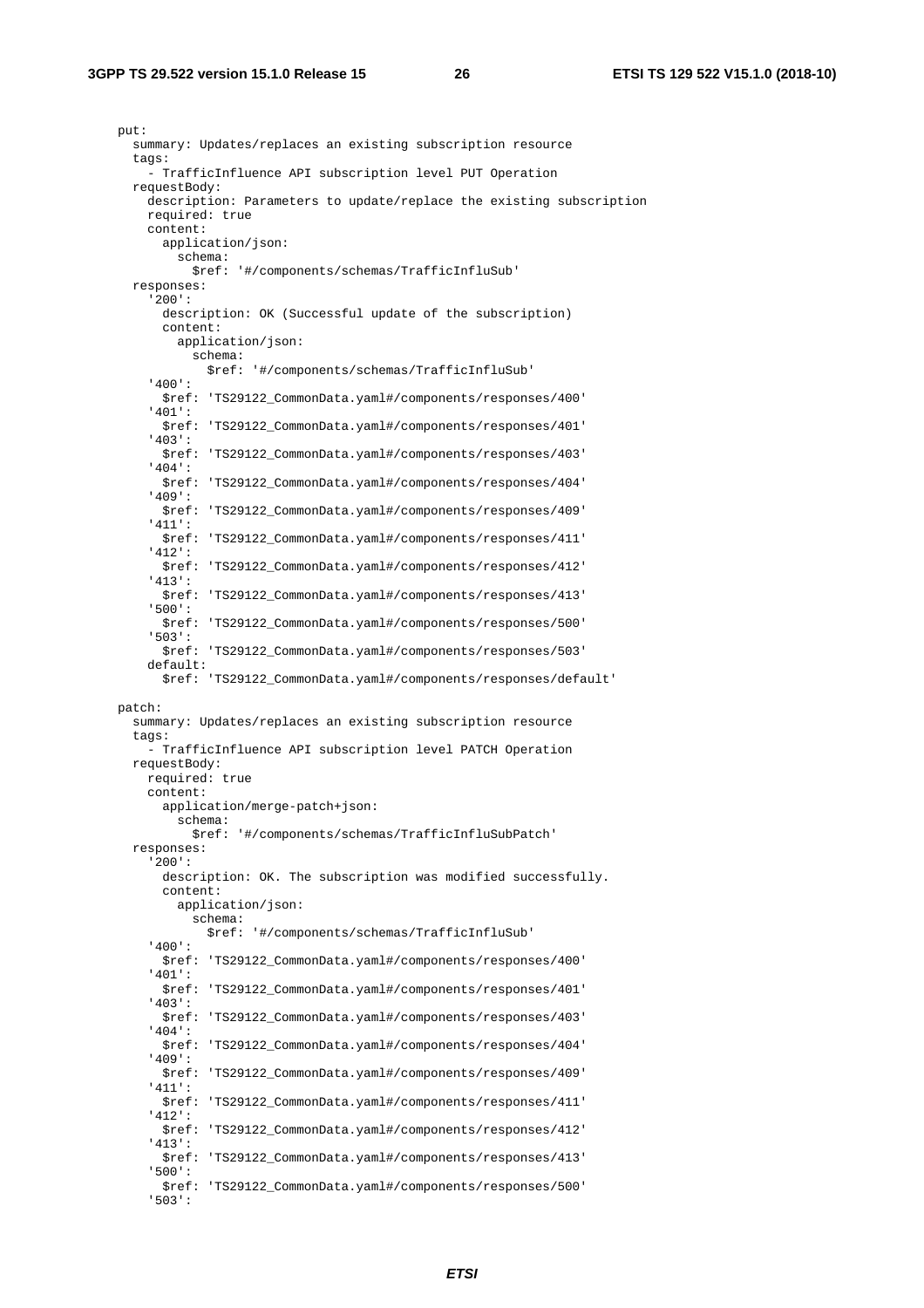\$ref: 'TS29122\_CommonData.yaml#/components/responses/503' default: \$ref: 'TS29122\_CommonData.yaml#/components/responses/default' delete: summary: Deletes an already existing subscription tags: - TrafficInfluence API Subscription level DELETE Operation responses: '204': description: No Content (Successful deletion of the existing subscription) '400': \$ref: 'TS29122\_CommonData.yaml#/components/responses/400' '401': \$ref: 'TS29122\_CommonData.yaml#/components/responses/401' '403': \$ref: 'TS29122\_CommonData.yaml#/components/responses/403' '404': \$ref: 'TS29122\_CommonData.yaml#/components/responses/404' '412': \$ref: 'TS29122\_CommonData.yaml#/components/responses/412' '500': \$ref: 'TS29122\_CommonData.yaml#/components/responses/500' '503': \$ref: 'TS29122\_CommonData.yaml#/components/responses/503' default: \$ref: 'TS29122\_CommonData.yaml#/components/responses/default' components: schemas: TrafficInfluSub: type: object properties: afServiceId: type: string description: Identifies a service on behalf of which the AF is issuing the request. afTransId: type: string description: Identifies an NEF Northbound interface transaction, generated by the AF. appReloInd: type: boolean description: Identifies whether an application can be relocated once a location of the application has been selected. dnn: \$ref: 'TS29571\_CommonData.yaml#/components/schemas/Dnn' snssai: \$ref: 'TS29571\_CommonData.yaml#/components/schemas/Snssai' externalGroupId: \$ref: 'TS29122\_CommonData.yaml#/components/schemas/ExternalGroupId' anyUeInd: type: boolean description: Identifies whether the AF request applies to any UE. This attribute shall set to "true" if applicable for any UE, otherwise, set to "false". subscribedEvents: type: array items: \$ref: '#/components/schemas/SubscribedEvent' minItems: 1 description: Identifies the requirement to be notified of a UP path management event and the activity. gpsi: \$ref: 'TS29571\_CommonData.yaml#/components/schemas/Gpsi' ipv4Addr: \$ref: 'TS29122\_CommonData.yaml#/components/schemas/Ipv4Addr' ipv6Addr: \$ref: 'TS29122\_CommonData.yaml#/components/schemas/Ipv6Addr' macAddr: \$ref: 'TS29571\_CommonData.yaml#/components/schemas/macAddr48' dnaiChgType: \$ref: 'TS29571\_CommonData.yaml#/components/schemas/DnaiChangeType' notificationDestination: \$ref: 'TS29122\_CommonData.yaml#/components/schemas/Link' requestTestNotification: type: boolean description: Set to true by the SCS/AS to request the NEF to send a test notification as defined in subclause 5.2.5.3. Set to false or omitted otherwise. websockNotifConfig: \$ref: 'TS29122\_CommonData.yaml#/components/schemas/WebsockNotifConfig'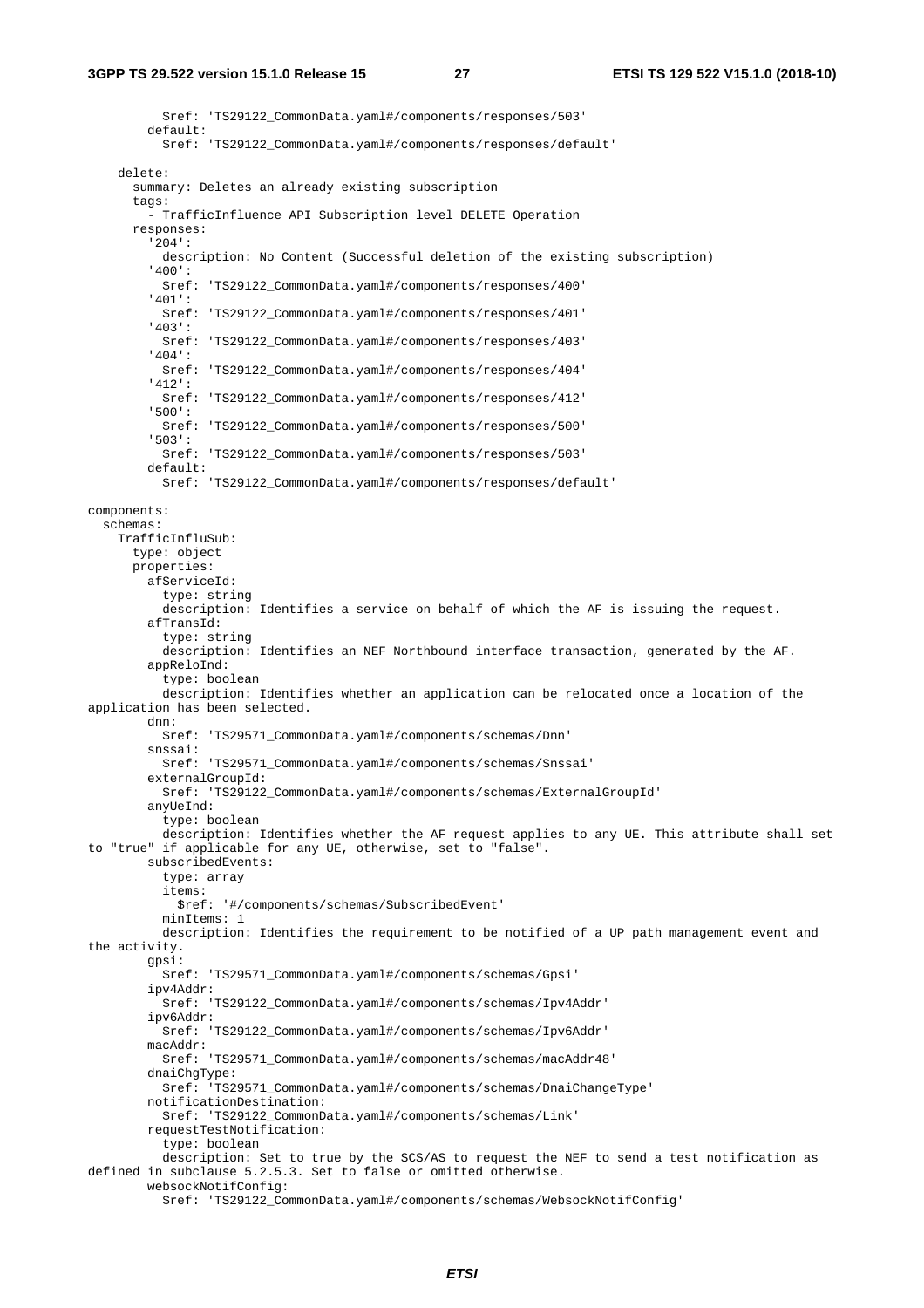self: \$ref: 'TS29122\_CommonData.yaml#/components/schemas/Link' trafficFilters: type: array items: \$ref: 'TS29122\_CommonData.yaml#/components/schemas/FlowInfo' minItems: 1 description: Identifies IP packet filters. ethTrafficFilters: type: array items: \$ref: 'TS29512\_Npcf\_SMPolicyControl.yaml#/components/schemas/EthFlowDescription' minItems: 1 description: Identifies Ethernet packet filters. trafficRoutes: type: array items: \$ref: 'TS29571\_CommonData.yaml#/components/schemas/RouteToLocation' minItems: 1 description: Identifies the N6 traffic routing requirement. tempValidities: type: array items: \$ref: 'TS29514\_Npcf\_PolicyAuthorization.yaml#/components/schemas/TemporalValidity' validGeoZoneIds: type: array items: type: string minItems: 1 description: Identifies a geographic zone that the AF request applies only to the traffic of UE(s) located in this specific zone. suppFeat: \$ref: 'TS29571\_CommonData.yaml#/components/schemas/SupportedFeatures' TrafficInfluSubPatch: type: object properties: appReloInd: type: boolean description: Identifies whether an application can be relocated once a location of the application has been selected. nullable: true trafficFilter: type: array items: \$ref: 'TS29122\_CommonData.yaml#/components/schemas/FlowInfo' minItems: 1 description: Identifies packet filters. ethTrafficFilters: type: array items: \$ref: 'TS29512\_Npcf\_SMPolicyControl.yaml#/components/schemas/EthFlowDescription' minItems: 1 description: Identifies Ethernet packet filters. trafficRoutes: type: array items: \$ref: 'TS29571\_CommonData.yaml#/components/schemas/RouteToLocation' minItems: 1 description: Identifies the N6 traffic routing requirement. tempValidities: type: array items: \$ref: 'TS29514\_Npcf\_PolicyAuthorization.yaml#/components/schemas/TemporalValidity' nullable: true validGeoZoneIds: type: array items: type: string minItems: 1 description: Identifies a geographic zone that the AF request applies only to the traffic of UE(s) located in this specific zone. nullable: true EventNotification: type: object properties: afTransId: type: string description: Identifies an NEF Northbound interface transaction, generated by the AF.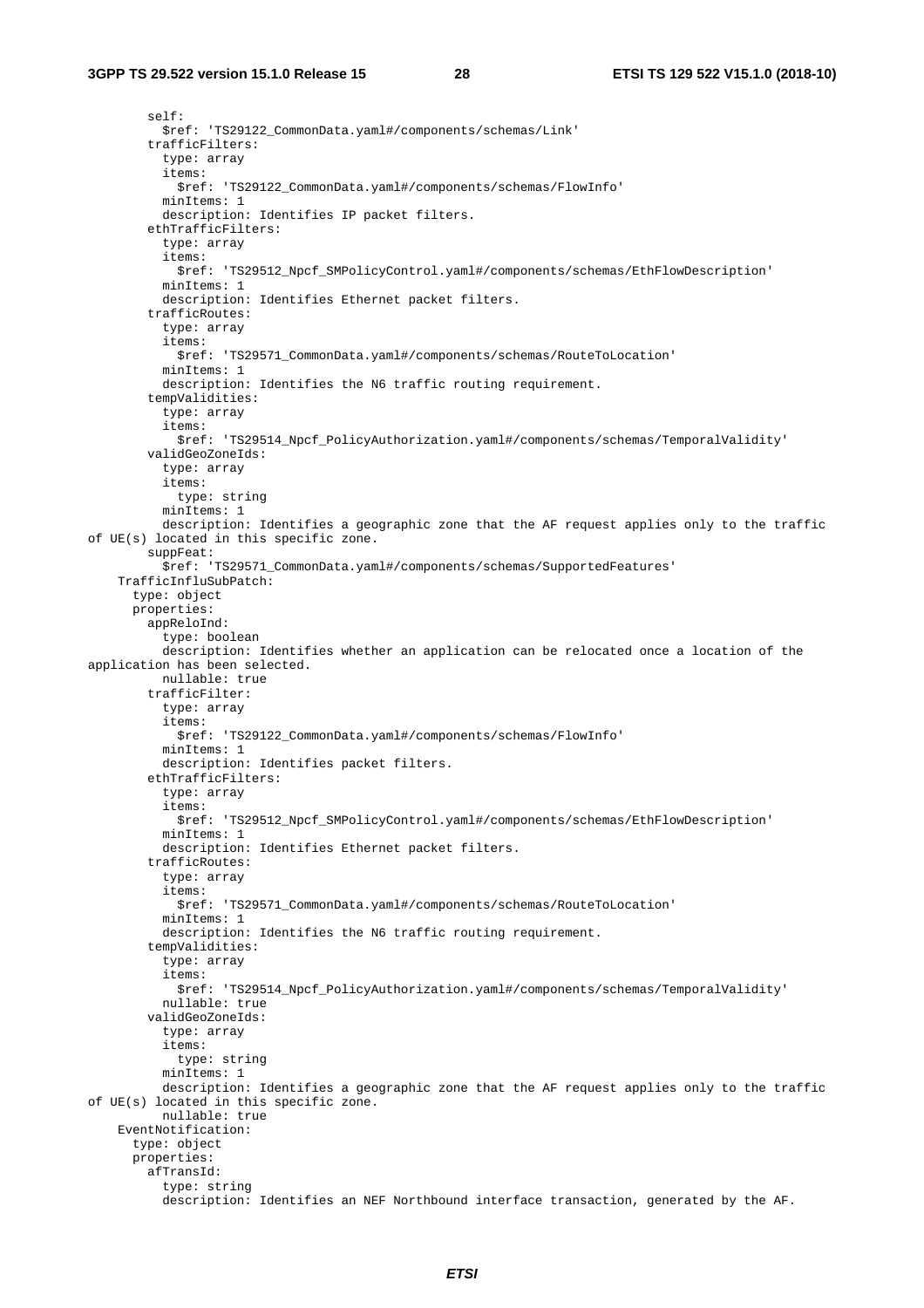```
 activityStatus: 
           type: boolean 
           description: Identifies whether the AF request is active or inactive. Shall be present if 
the "subscribedEvent" sets to "ACTIVITY". 
         dnaiChgType: 
          $ref: 'TS29571_CommonData.yaml#/components/schemas/DnaiChangeType' 
         sourceTrafficRoute: 
          $ref: 'TS29571_CommonData.yaml#/components/schemas/RouteToLocation' 
         subscribedEvent: 
           $ref: '#/components/schemas/SubscribedEvent' 
         targetTrafficRoute: 
           $ref: 'TS29571_CommonData.yaml#/components/schemas/RouteToLoaction' 
       required: 
         - dnaiChgType 
         - subscribedEvent 
     SubscribedEvent: 
       anyOf: 
       - type: string 
         enum: 
          - ACTIVITY 
           - CHANGE_OF_DNAI 
       - type: string 
       description: > 
         Possible values are 
         - ACTIVITY: The AF requests to be notified when the AF request become active or inactive in 
the SMF. 
         - CHANGE_OF_DNAI: The AF requests to be notified when the DNAI changes for the PDU session.
```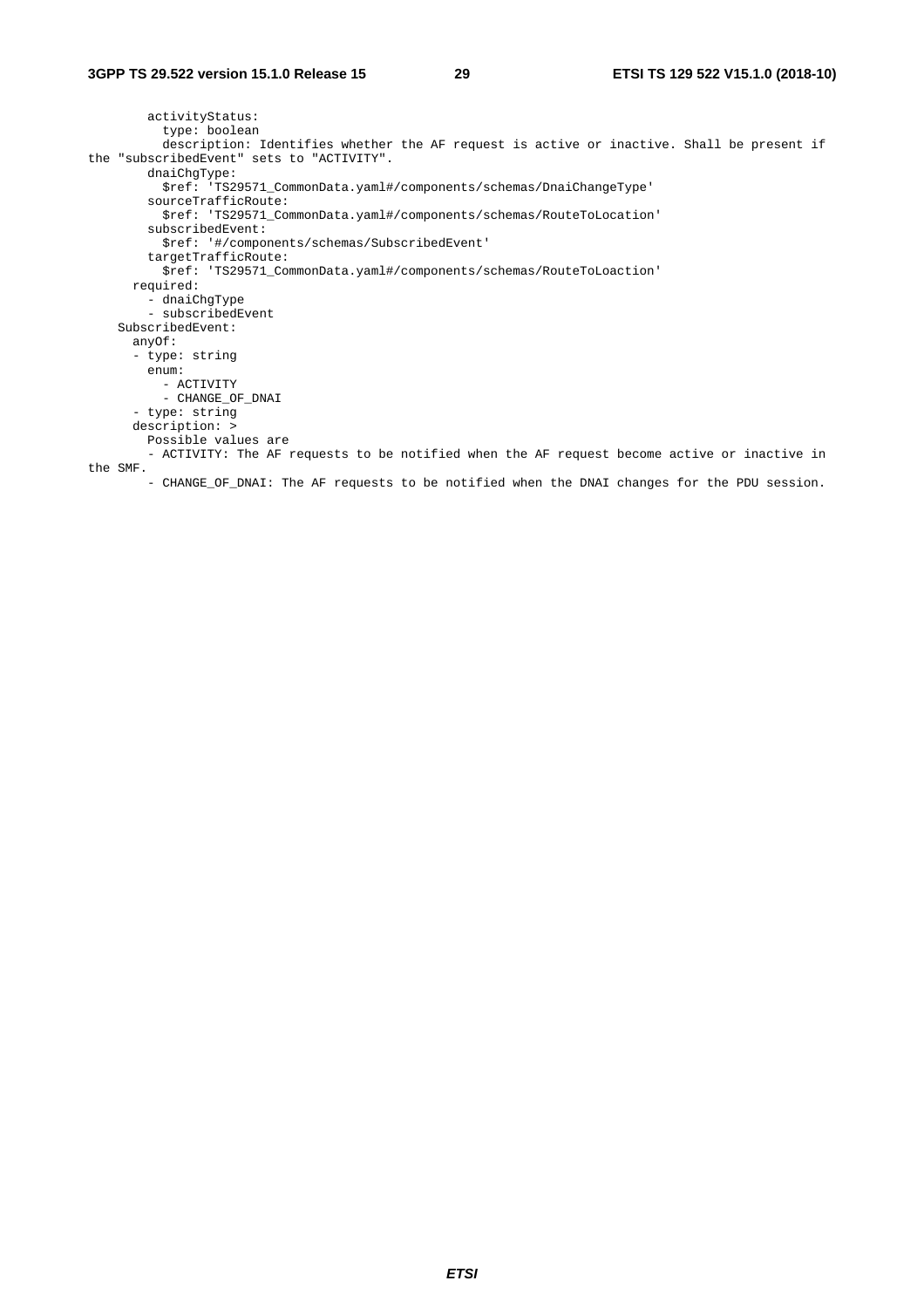# Annex B (informative): Change history

|             |                         |                |           |                |                         | <b>Change history</b>                                                                                                                                                      |            |
|-------------|-------------------------|----------------|-----------|----------------|-------------------------|----------------------------------------------------------------------------------------------------------------------------------------------------------------------------|------------|
| <b>Date</b> | <b>Meeting</b>          | TDoc.          | <b>CR</b> | <b>Rev</b>     | Cat                     | Subject/Comment                                                                                                                                                            | <b>New</b> |
| 2018-03     | CT3#9<br>5              |                |           |                |                         | <b>TS Skeleton</b>                                                                                                                                                         | 0.0.0      |
| 2018-03     | CT3#9<br>5              |                |           |                |                         | Inclusion of C3-181332 and TS skeleton of Network<br>Exposure Function Northbound APIs in C3-181362.                                                                       | 0.1.0      |
| 2018-04     | CT3#9<br>6              |                |           |                |                         | Inclusion of C3-182407, C3-182408, C3-182504, C3-<br>182418, C3-182505, C3-182443, C3-182421, C3-182422,<br>C3-182501 and editorial changes from Rapporteur.               | 0.2.0      |
| 2018-05     | CT3#9<br>$\overline{7}$ |                |           |                |                         | Inclusion of C3-183187, C3-183773, C3-183774, C3-<br>183553, C3-183826, C3-183329, C3-183776, C3-183827,<br>C3-183778, C3-183605 and editorial changes from<br>Rapporteur. | 0.3.0      |
| 2018-06     | CT#80                   |                |           |                |                         | TS sent to plenary for approval                                                                                                                                            | 1.0.0      |
| 2018-06     | <b>CT#80</b>            |                |           |                |                         | TS approved by plenary                                                                                                                                                     | 15.0.0     |
| 2018-09     | CT#81                   | CP-182015 0001 |           | $\mathbf{1}$   | $\overline{\mathsf{F}}$ | DNAI change notification type                                                                                                                                              | 15.1.0     |
| 2018-09     | CT#81                   | CP-182015 0002 |           |                | F                       | Corrections on NEF Northbound interface                                                                                                                                    | 15.1.0     |
| 2018-09     | CT#81                   | CP-182015 0003 |           | $\mathbf{1}$   | F                       | TrafficInfluence API OpenAPI schema                                                                                                                                        | 15.1.0     |
| 2018-09     | CT#81                   | CP-182015 0004 |           | $\mathbf{1}$   | F                       | AF influence traffic routing cleanup                                                                                                                                       | 15.1.0     |
| 2018-09     | CT#81                   | CP-182031 0005 |           | $\mathbf{1}$   | $\overline{\mathsf{F}}$ | Definition of Changing the Chargeable Party procedures<br>and API                                                                                                          | 15.1.0     |
| 2018-09     | CT#81                   | CP-182031 0006 |           | $\mathbf{1}$   | F                       | Definition of setting up an AS session with required QoS<br>procedure and API                                                                                              | 15.1.0     |
| 2018-09     | CT#81                   | CP-182015 0007 |           | $\overline{2}$ | F                       | Resource structure update                                                                                                                                                  | 15.1.0     |
| 2018-09     | CT#81                   | CP-182015 0008 |           |                | F                       | Procedures for monitoring - Reference                                                                                                                                      | 15.1.0     |
| 2018-09     | CT#81                   | CP-182015 0009 |           |                | F                       | Ethernet packet filter for AF traffic influence API                                                                                                                        | 15.1.0     |
| 2018-09     | CT#81                   | CP-182015 0010 |           | 3              | F                       | Removable attribute definition for AF traffic influence                                                                                                                    | 15.1.0     |
| 2018-09     | CT#81                   | CP-182015 0011 |           | $\mathbf{r}$   | F                       | Supported feature for AF traffic influence                                                                                                                                 | 15.1.0     |
| 2018-09     | CT#81                   | CP-182015 0012 |           |                | F                       | Version numbering change                                                                                                                                                   | 15.1.0     |
| 2018-09     | CT#81                   | CP-182015 0013 |           |                | F                       | Removal of externaldocs field                                                                                                                                              | 15.1.0     |
| 2018-09     | $\overline{CT#81}$      | CP-182035 0014 |           | $\mathbf{1}$   | F                       | PFD Management Service Operation                                                                                                                                           | 15.1.0     |